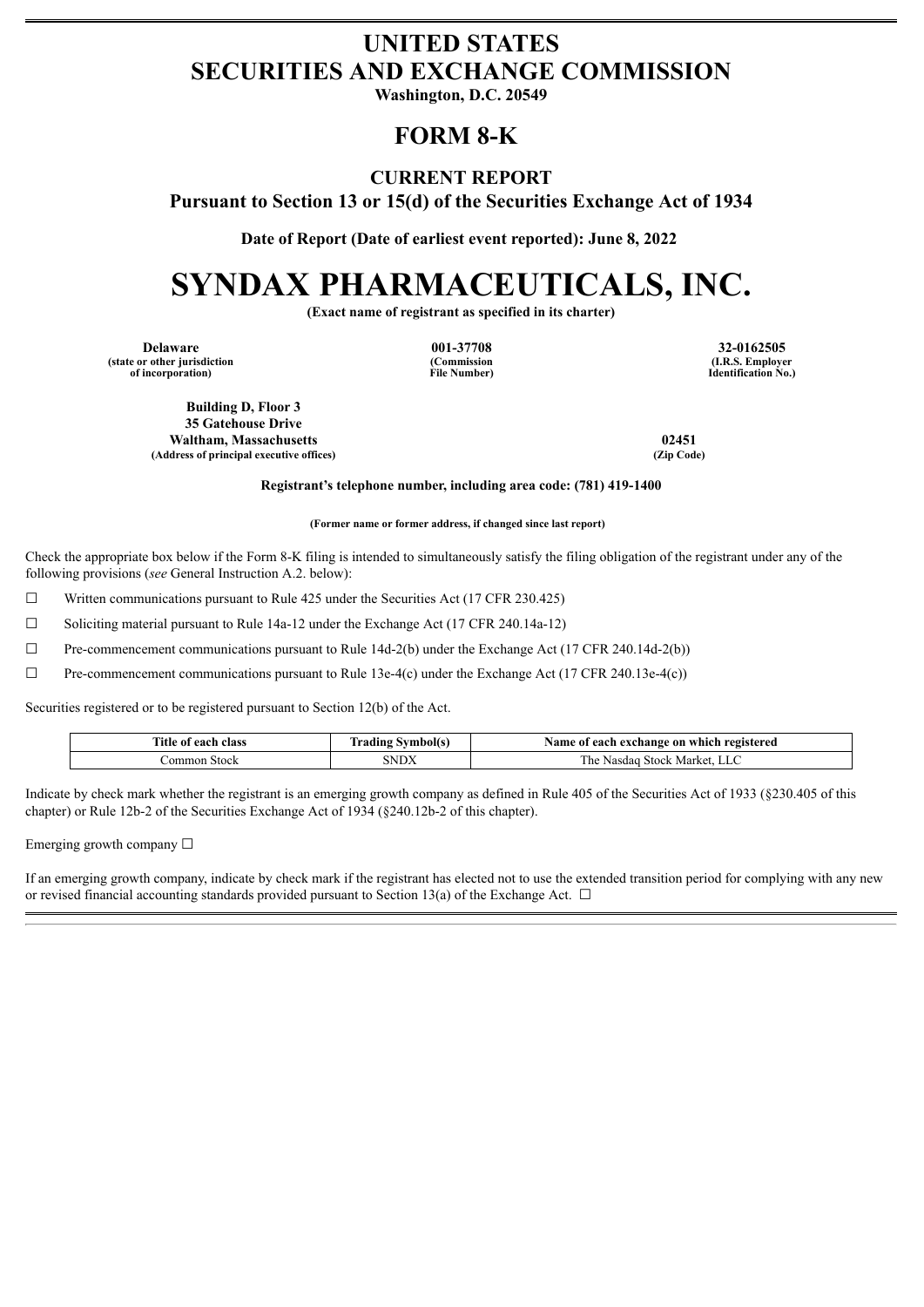#### Item 5.02. Departure of Directors or Certain Officers; Election of Directors, Appointment of Certain Officers; Compensatory **Arrangements of Certain Officers.**

On June 13, 2022, Syndax Pharmaceuticals, Inc. (the "*Company*") issued a press release announcing that Keith A. Goldan will join the Company as Chief Financial Officer, effective June 13, 2022. In connection with Mr. Goldan's appointment as Chief Financial Officer, the Company's board of directors also appointed him principal financial officer and treasurer of the Company. Alexander Nolte, the Company's Vice President, Chief Accounting Officer, who has been serving as the Company's principal accounting officer and interim principal financial officer since October 22, 2022, will remain the Company's principal accounting officer.

Prior to joining the Company, Mr. Goldan served as Chief Financial Officer of OptiNose, a publicly traded company, since January 2017. Prior to joining OptiNose, Mr. Goldan served as Senior Vice President, Chief Financial Officer and Treasurer of Fibrocell Science, Inc., a publicly traded company, from March 2015 to January 2017, and also served as its Corporate Secretary from March 2015 to June 2015. Mr. Goldan also previously served as Chief Financial Officer of NuPathe Inc., PuriCore plc, and Biosyn, Inc. Mr. Goldan received a B.S. in Finance from the Robert H. Smith School of Business at the University of Maryland and an M.B.A. from the Wharton School at the University of Pennsylvania.

There are no arrangements or understandings with the Company pursuant to which Mr. Goldan was appointed to serve as Chief Financial Officer. There are no family relationships between Mr. Goldan and any director or executive officer of the Company and there are no related party transactions of the kind described in Item 404(a) of Regulation S-K in which Mr. Goldan was a participant.

In connection with his appointment, the Company entered into an employment agreement with Mr. Goldan, effective June 8, 2022 (the "*Employment Agreement*"), providing for the terms of his employment, including (i) an annual base salary of \$450,000; (ii) an annual target bonus equal to 40% of his base salary; and (iii) a one-time grant of an option to purchase 230,000 shares of the Company's common stock, exercisable at a price per share equal to the closing price of the Company's common stock on the Nasdaq Global Select Market on June 13, 2022, the date of grant. Twenty-five percent (25%) of the shares subject to such option shall vest on the one-year anniversary of the vesting commencement date, and one forty-eighth (1/48th) of the shares of common stock subject to such option shall vest monthly thereafter on the last day of each month over the following thirty-six (36) months until all of the shares subject to such option are fully vested, subject to continued service. In addition to the annual target bonus, Mr. Goldan will receive a one-time signon bonus award on his start date in the form of a restricted stock unit award with a grant-date "fair value" of \$50,000, as calculated in accordance with applicable accounting standards on the date of grant (the "*RSU*"). The RSU will vest over two years from the date of grant, with 50% of the RSU vesting on each anniversary of the grant date, subject to Mr. Goldan's continuous service with the Company.

Mr. Goldan's employment agreement further provides that in the event his employment is terminated without "cause," as defined in his employment agreement, or he terminates his employment for "good reason," as defined in his employment agreement, he is entitled to (i) a lump sum severance payment equal to nine months base salary, (ii) payment on his behalf of up to nine months of health insurance benefits continuation and (iii) with respect to equity awards granted to Mr. Goldan prior to the date of his termination, accelerated vesting and the lapse of any reacquisition or repurchase rights that the Company holds with respect to such equity awards for the portion of such equity awards that would have otherwise vested within the 12-month period following the date of Mr. Goldan's termination were he to remain employed with the Company during such 12-month period. If Mr. Goldan's employment is terminated without cause or he terminates his employment for good reason within three months prior to, or 12 months after, a "change in control" of the Company, as defined in his employment agreement, he is instead entitled to (a) a lump sum severance payment equal to the sum of 12 months base salary and 100% of the greater of  $(1)$  the average annual target performance bonus paid to him for the preceding three years or  $(2)$  his annual target performance bonus in effect as of the change in control, (b) payment on his behalf of up to 12 months of health insurance benefits continuation and (c) full accelerated vesting on all of his unvested options and the lapse of any reacquisition or repurchase rights that the Company holds with respect to any other equity award granted to him pursuant to any of the Company's equity incentive plans. In order to receive his severance benefits, Mr. Goldan must sign a general release of claims.

The foregoing description of the Employment Agreement is qualified in its entirety by reference to the complete text of such agreement, which is attached as Exhibit 10.1 to this Current Report on Form 8-K and incorporated by reference herein.

#### **Item 9.01. Financial Statements and Exhibits.**

(d) Exhibits.

| <b>Exhibit</b><br>No. | <b>Description</b>                                                                                                                      |
|-----------------------|-----------------------------------------------------------------------------------------------------------------------------------------|
| 10.1<br>99.1          | <u>Employment Agreement, dated June 8, 2022, by and between the Company and Keith A. Goldan.</u><br>Press Release, dated June 13, 2022. |
| 104                   | Cover Page Interactive Data File (embedded within the Inline XBRL document)                                                             |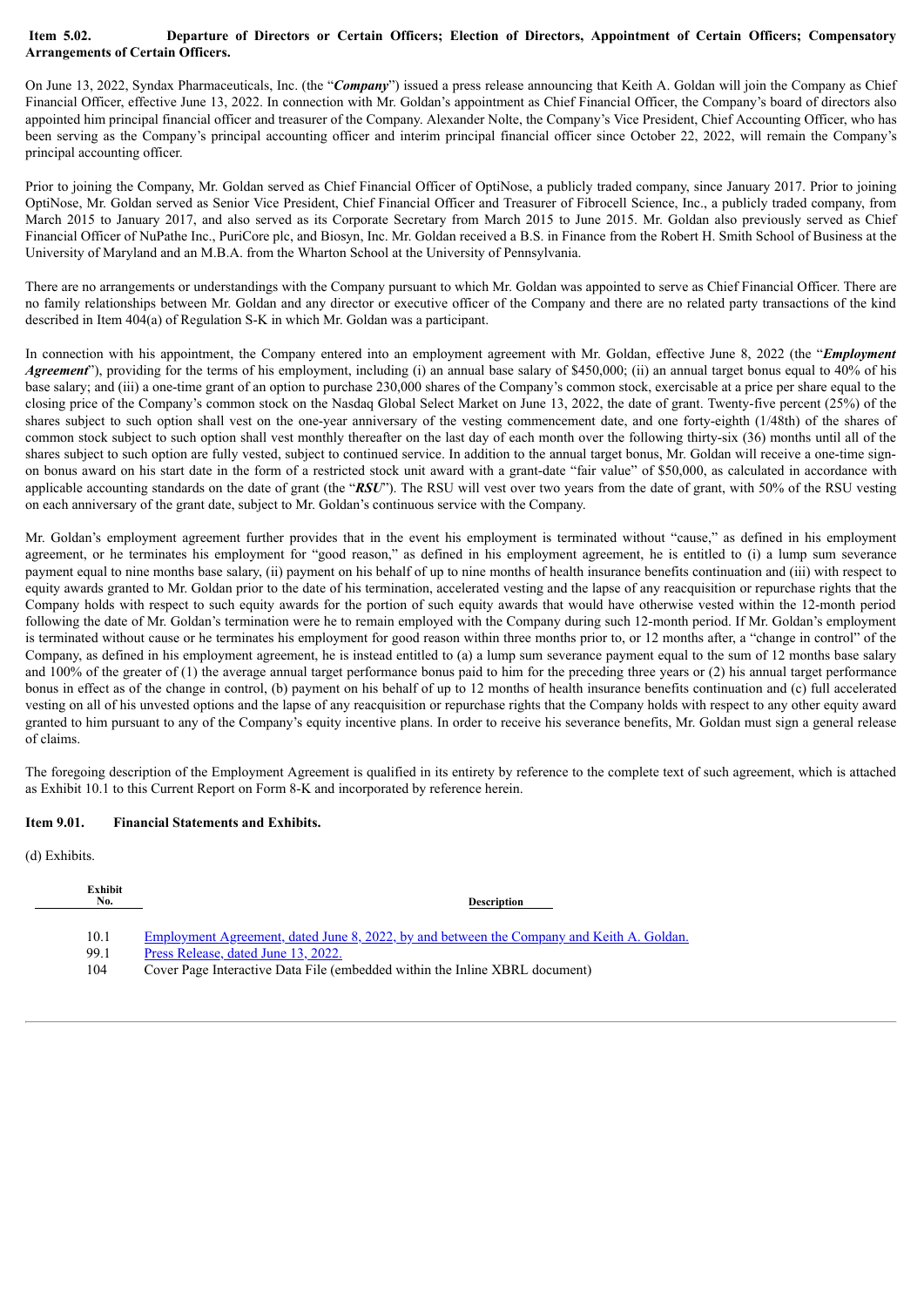#### **SIGNATURES**

Pursuant to the requirements of the Securities Exchange Act of 1934, the registrant has duly caused this report to be signed on its behalf by the undersigned hereunto duly authorized.

#### **SYNDAX PHARMACEUTICALS, INC.**

By: /s/ Michael A. Metzger Michael A. Metzger Chief Executive Officer

Dated: June 13, 2022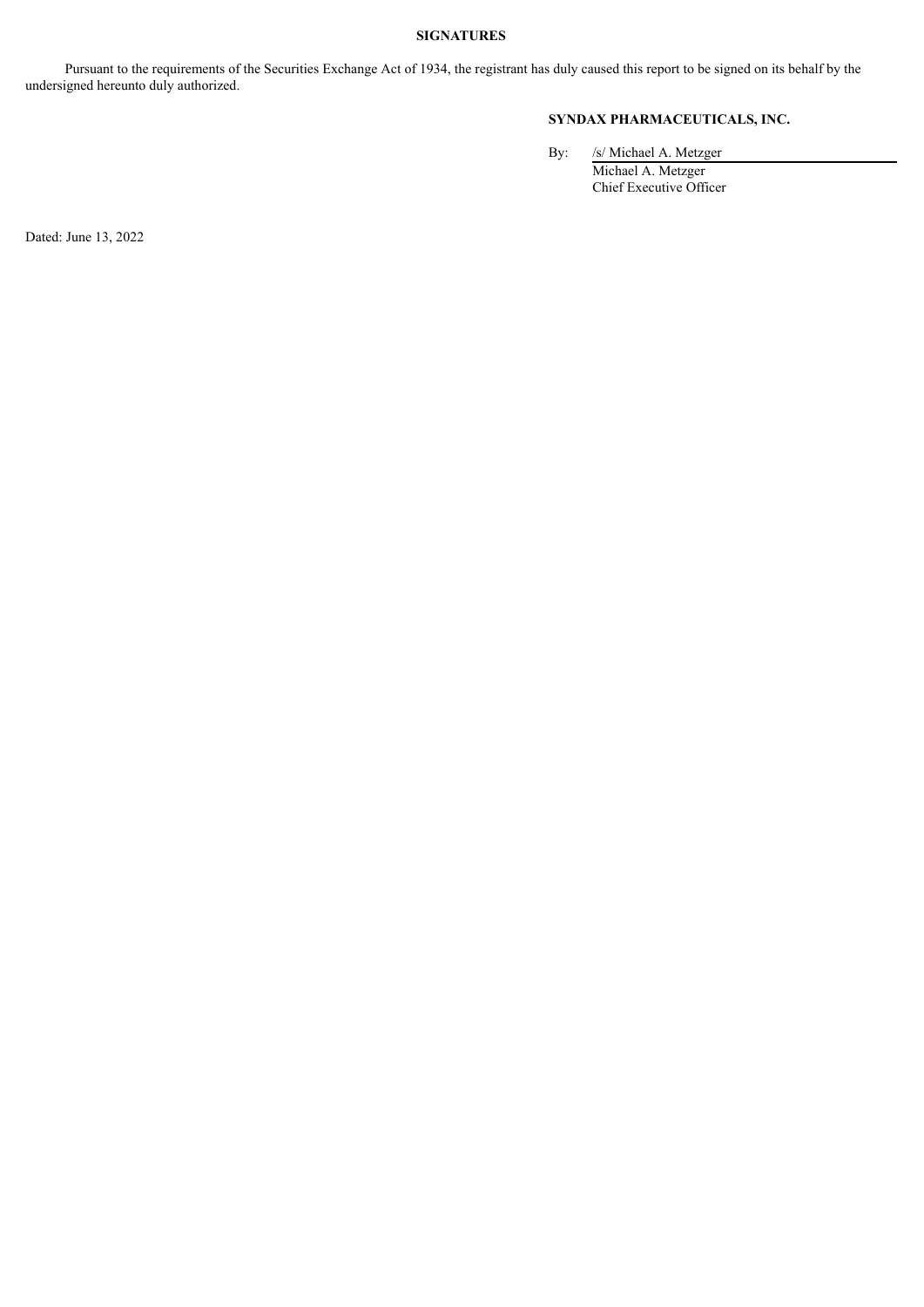#### Exhibit 10.1

#### **EXECUTIVE EMPLOYMENT AGREEMENT**

<span id="page-3-0"></span>This **EXECUTIVE EMPLOYMENT AGREEMENT** (this "*Agreement*") is entered into as of the 8th day of June, 2022 (the "*Execution Date*"), between **KEITH A. GOLDAN** ("*Executive*") and **SYNDAX PHARMACEUTICALS, INC.** (the "*Company*"). Certain capitalized terms used in this Agreement are defined in Article 7.

#### **RECITALS**

**A.** The Company is a biopharmaceutical company.

**B.** The Company desires to employ Executive in the position set forth below, and Executive wishes to be employed by the Company in such position, upon the terms and conditions set forth in this Agreement.

#### **AGREEMENT**

**NOW, THEREFORE**, in consideration of the mutual promises contained herein, the Company and Executive agree as

follows:

#### **ARTICLE 1**

#### **PRELIMINARY MATTERS**

**1.1 Effectiveness of Agreement**. This Agreement shall be effective on the Execution Date.

#### **ARTICLE 2**

#### **TERMS OF EMPLOYMENT**

**2.1 Appointment**. Executive's start date with the Company is June 13, 2022 or such other date as mutually agreed upon by the Company and Executive (the "*Start Date*"). Executive shall serve as Chief Financial Officer, reporting to the Chief Executive Officer. As Chief Financial Officer, Executive will have such duties and responsibilities typically associated with such officer plus other reasonable duties as may from time to time be assigned to Executive. During Executive's employment with the Company, Executive shall (i) devote substantially all of Executive's business efforts to the Company provided, however, that Executive may continue to serve as a Member of Fitzgo Fitness, LLC (d/b/a Driven Strength and Fitness), and may (a) participate in charitable, civic, educational, professional, community or industry affairs, and (b) serve as a board member, advisor or a similar position, of up to two other companies, so long as such service does not conflict with or is not detrimental to the Company's best interests, as determined in good faith by the Board, and (ii) faithfully and to the best of Executive's abilities and experience, and in accordance with the standards and ethics of the business in which the Company is engaged, perform all duties that may be required of Executive by this Agreement, the Company's policies and procedures, and such other duties and responsibilities as may be assigned to Executive from time to time, as well as the directives of the Board. During Executive's employment with the Company, Executive shall not engage in any activity that conflicts with or is detrimental to the Company's best interests, as determined by the Board. Executive and the Company acknowledge that Executive's primary office will be remotely located, but that Executive will be required to spend a certain amount of time each month at the Company's Waltham, MA headquarters.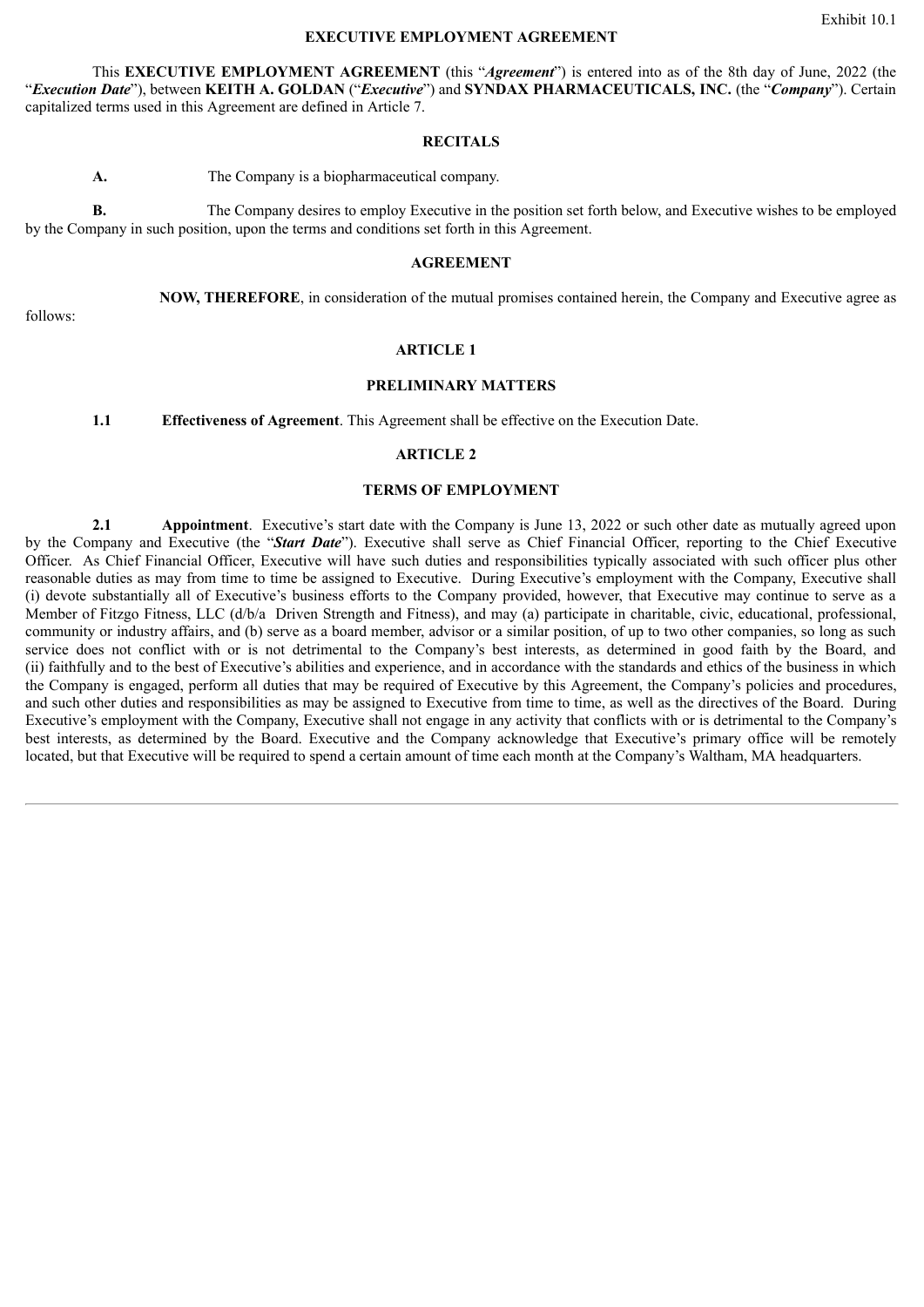**2.2 Employment Term**. Executive will be employed by the Company on an "at-will" basis. This means that either the Company or Executive may terminate Executive's employment at any time, for any reason, with or without Cause, and with or without advance notice (provided that Resignation for Good Reason (as defined below) requires certain advanced notice by Executive. It also means that Executive's job title, duties, responsibilities, reporting level, compensation and benefits, as well as the Company's personnel policies and procedures, may be changed with or without notice at any time in the Company's sole discretion. This at-will employment relationship shall not be modified by any conflicting actions or representations of any Company employee or other party before or during the term of Executive's employment.

#### **2.3 Compensation**.

a) **Annual Base Salary**. Executive's annual base salary shall be \$450,000 per year ("*Annual Base Salary*"), payable in equal installments, less applicable deductions and withholdings, in accordance with the Company's standard payroll practices. Executive's Annual Base Salary shall be subject to review by the Company's compensation committee and may be increased from time to time.

b) **Benefits**. Executive will be entitled to participate in all of the employee benefits and benefit plans that the Company generally makes available to its full-time employees and executives and for which Executive is eligible in accordance with the Company's policies as in effect from time to time. These benefits are subject to the terms, conditions, and eligibility requirements that govern or apply to them.

c) **Bonus**. In addition to Annual Base Salary, Executive shall be eligible to earn an annual performance bonus of up to forty percent (40%) of Executive's Annual Base Salary, which bonus shall be earned upon Executive's attainment of objectives to be determined by the Board (or the compensation committee thereof, as such determination may be delegated by the Board to the compensation committee) and continued employment with the Company as described below (the "*Target Performance Bonus*"). The amount of and Executive's eligibility for the Target Performance Bonus shall be determined in the sole discretion of the Board (or the compensation committee thereof, as such determination may be delegated by the Board to the compensation committee). If earned, any Target Performance Bonus shall be paid to Executive, less authorized deductions and applicable withholdings, on or before the February 15th following the applicable bonus year. Except as provided in Sections 3.2 and 4.2, Executive shall be eligible to earn the Target Performance Bonus only if Executive is actively employed and in good standing with the Company on both the determination and payment dates for the Target Performance Bonus. In addition to the annual Target Performance Bonus, Company shall pay Executive a onetime sign-on bonus award in the form of a restricted stock unit award with a grant-date "fair value" of \$50,000, as calculated in accordance with applicable accounting standards on the date of grant (the "*RSU*"). The Company will grant the RSU on the same date as the Inducement Award (defined below) and the RSU will vest over two years from the date of grant, with 50% of the RSU vesting on each anniversary of the grant date, subject to Executive's continuous service.

**2.4 Reimbursement of Expenses**. Subject to Section 5.10(c), the Company shall reimburse Executive for Executive's necessary and reasonable business expenses incurred in connection with Executive's duties in accordance with the Company's generally applicable policies. Executive and the Company acknowledge that Executive will be required to spend a certain amount of time each month at the Company's Waltham, MA and New York, NY offices. Accordingly, the Company will reimburse, or pay for, all reasonable expenses incurred by Executive in connection with commuting between the Company's Waltham and New York offices and Executive's current principal residence in Pennsylvania, including Executive's actual and reasonable living expenses incurred in the Waltham and New York areas and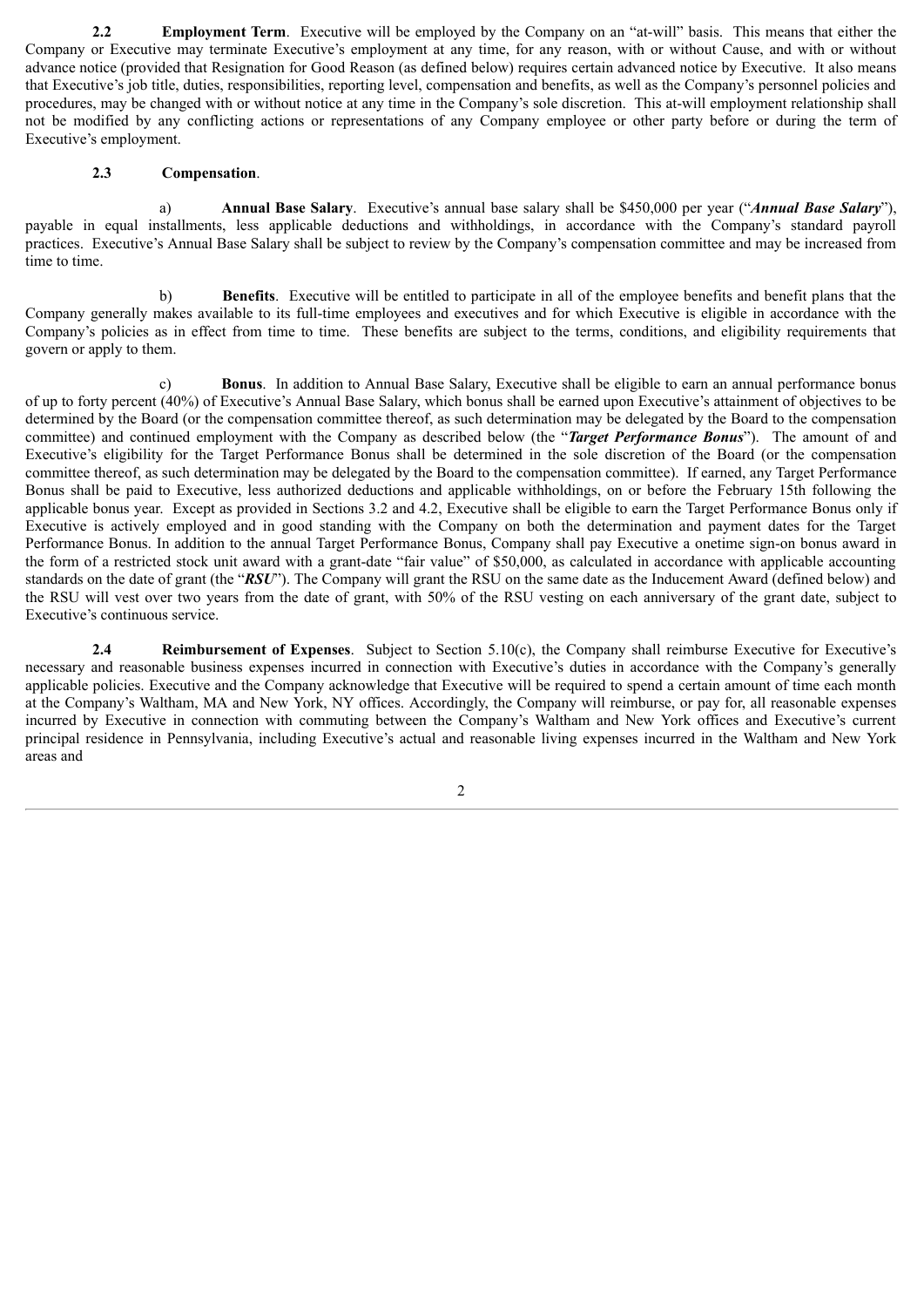Executive's actual and reasonable commuting expenses incurred between the Company's offices and Executive's current principal residence in Pennsylvania.

**2.5 Grant of Stock Option**. As an inducement to Executive's employment with the Company and subject to the approval of the Board or the compensation committee of the Board, approximately upon the Start Date Executive will be issued a non-qualified stock option to purchase 230,000 shares of the Company's common stock (the "*Option*"). The Option will be evidenced by and subject to the terms of an inducement stock option agreement (the "*Inducement Award*"). Subject to the terms and conditions of the Inducement Award, the Option will have a term of ten (10) years from the Option's grant date. The exercise price per share of the Option will be equal to the per share fair market value of the Company's common stock on the date the Option is granted, as determined by the Board. The vesting schedule of the Option will be as follows: twenty-five percent (25%) of the shares of the Company's common stock subject to the Option will vest upon the one year anniversary of the Start Date, and one thirty-sixth (1/36th) of the remaining shares of the Company's common stock subject to the Option will vest each month thereafter on the last day of each month, so long as Executive remains an employee, consultant, director or officer of the Company, and subject to the terms and conditions of the Inducement Award.

#### **ARTICLE 3**

#### **CHANGE IN CONTROL SEVERANCE BENEFITS**

**3.1 Severance Benefits**. Upon a Change in Control Termination, and subject to the limitations and conditions set forth in this Agreement, Executive shall be eligible to receive the benefits set forth in this Article 3. The receipt of any severance payments or benefits pursuant to this Agreement is subject to Executive signing and not revoking a separation agreement and general release of claims (the "*Release*"), in substantially the form attached hereto and incorporated herein as **Exhibit A**, **Exhibit B** or **Exhibit C**, as appropriate, which Release must become effective and irrevocable no later than the sixtieth (60<sup>th</sup>) day following Executive's termination of employment (the "*Release Deadline Date*"). If the Release does not become effective and irrevocable by the Release Deadline Date, Executive will forfeit any right to any severance payments or benefits under this Agreement. In no event will severance payments or benefits be paid or provided until the Release actually becomes effective and irrevocable

**3.1 Salary and Pro-Rata Bonus Payment**. In consideration of Executive's execution and non-revocation of the Release by the Release Deadline Date in a form provided by the Company and in accordance with Article 4, the Company shall pay Executive a severance payment equal to (a) the sum of Executive's Monthly Base Salary and Pro-Rata Bonus multiplied by (b) the number of months in the Change in Control Severance Period, less applicable withholdings. The severance payment shall be payable (except as set forth in Article 5) in a lump sum on the first regularly-scheduled payroll date occurring on or after the Release Deadline Date.

#### **3.2 Health Continuation Coverage.**

a) Provided that Executive is eligible and has made the necessary elections for continuation coverage pursuant to COBRA under a health, dental or vision plan sponsored by the Company, the Company shall pay the applicable premiums (inclusive of premiums for Executive's dependents for such health, dental or vision plan coverage as in effect immediately prior to the date of the Change in Control Termination) for such continued health, dental or vision plan coverage following the date of the Change in Control Termination for up to the number of months equal to the Change in Control Benefits Period (but in no event after such time as Executive is eligible for coverage under a health, dental or vision insurance plan of a subsequent employer or as Executive and Executive's dependents are no longer eligible for COBRA coverage); provided that if continued payment by the Company of the applicable premiums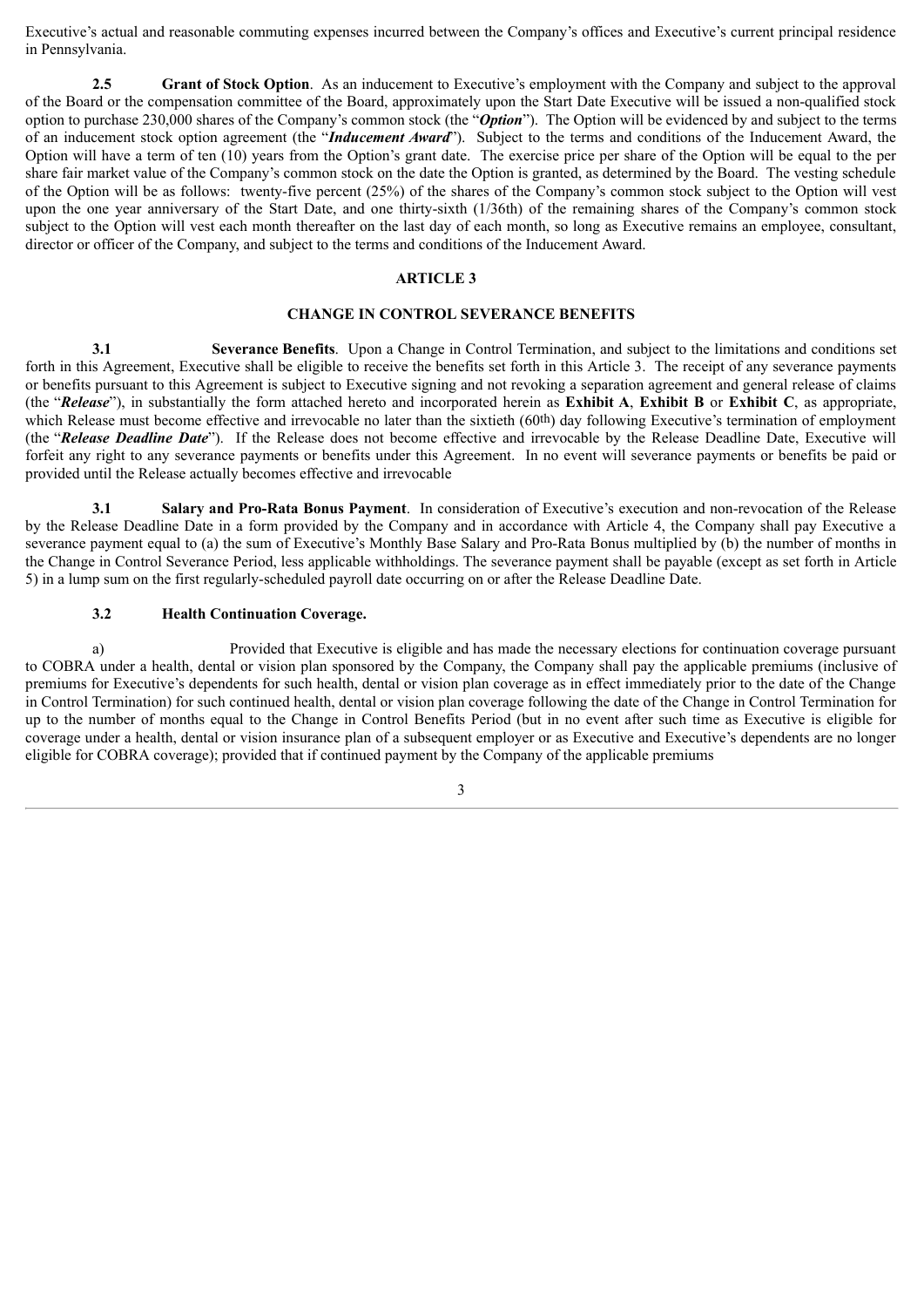would result in a violation of the nondiscrimination rules of Section 105(h)(2) of the Internal Revenue Code of 1986, as amended, or any statute or regulation of similar effect (including, without limitation, the 2010 Patient Protection and Affordable Care Act, as amended by the 2010 Health Care and Education Reconciliation Act), then in lieu of providing such continued payment, the Company will instead pay Executive on the first day of each month a fully taxable cash payment equal to the applicable premiums for that month, subject to applicable tax withholdings, for the remainder of the Change in Control Benefits Period. Such coverage shall be counted as coverage pursuant to COBRA. The Company shall have no obligation in respect of any premium payments (or any other payments in respect of health, dental or vision coverage from the Company) following the effective date of Executive's coverage by a health, dental or vision insurance plan of a subsequent employer. Executive shall be required to notify the Company immediately if Executive becomes covered by a health, dental or vision insurance plan of a subsequent employer. If Executive and Executive's dependents continue coverage pursuant to COBRA following the conclusion of the Change in Control Benefits Period, Executive will be responsible for the entire payment of such premiums required under COBRA for the duration of the COBRA period.

b) For purposes of this Section 3.3, (i) references to COBRA shall be deemed to refer also to analogous provisions of state law, and (ii) any applicable insurance premiums that are paid by the Company shall not include any amounts payable by Executive under a Code Section 125 health care reimbursement plan, which amounts, if any, are the sole responsibility of Executive.

**3.3 Stock Awards**. Upon a Change in Control Termination, (a) the vesting and exercisability of all outstanding options to purchase the Company's common stock (or stock appreciation rights or other rights with respect to the stock of the Company issued pursuant to any equity incentive plan of the Company) that are held by Executive on the Termination Date shall be accelerated in full, (b) any reacquisition or repurchase rights held by the Company with respect to common stock issued or issuable (or with respect to other rights with respect to the stock of the Company issued or issuable) pursuant to any other stock award granted to Executive pursuant to any equity incentive plan of the Company shall lapse and (c) the time period that Executive has to exercise any outstanding options to purchase the Company's common stock that are held by Executive on the Termination Date shall be extended for a period equal to the shorter of (i) twelve (12) months or (ii) the remaining term of the outstanding option.

#### **ARTICLE 4**

#### **COVERED TERMINATION SEVERANCE BENEFITS**

**4.1 Severance Benefits**. Upon a Covered Termination, and subject to the limitations and conditions set forth in this Agreement, Executive shall be eligible to receive the benefits set forth in this Article 4. The receipt of any severance payments or benefits pursuant to this Agreement is subject to Executive signing and not revoking the appropriate Release, which Release must become effective and irrevocable no later than the Release Deadline Date. If the Release does not become effective and irrevocable by the Release Deadline Date, Executive will forfeit any right to any severance payments or benefits under this Agreement. In no event will severance payments or benefits be paid or provided until the Release actually becomes effective and irrevocable.

**4.2 Salary Payment**. In consideration of Executive's timely execution and non-revocation of the Release by the Release Deadline Date, the Company shall pay Executive a severance payment equal to Executive's Monthly Base Salary multiplied by the number of months in the Covered Termination Severance Period, less applicable withholdings. The severance payment shall be payable (except as set forth in Article 5) in a lump sum on the first regularly-scheduled payroll date occurring on or after the Release Deadline Date.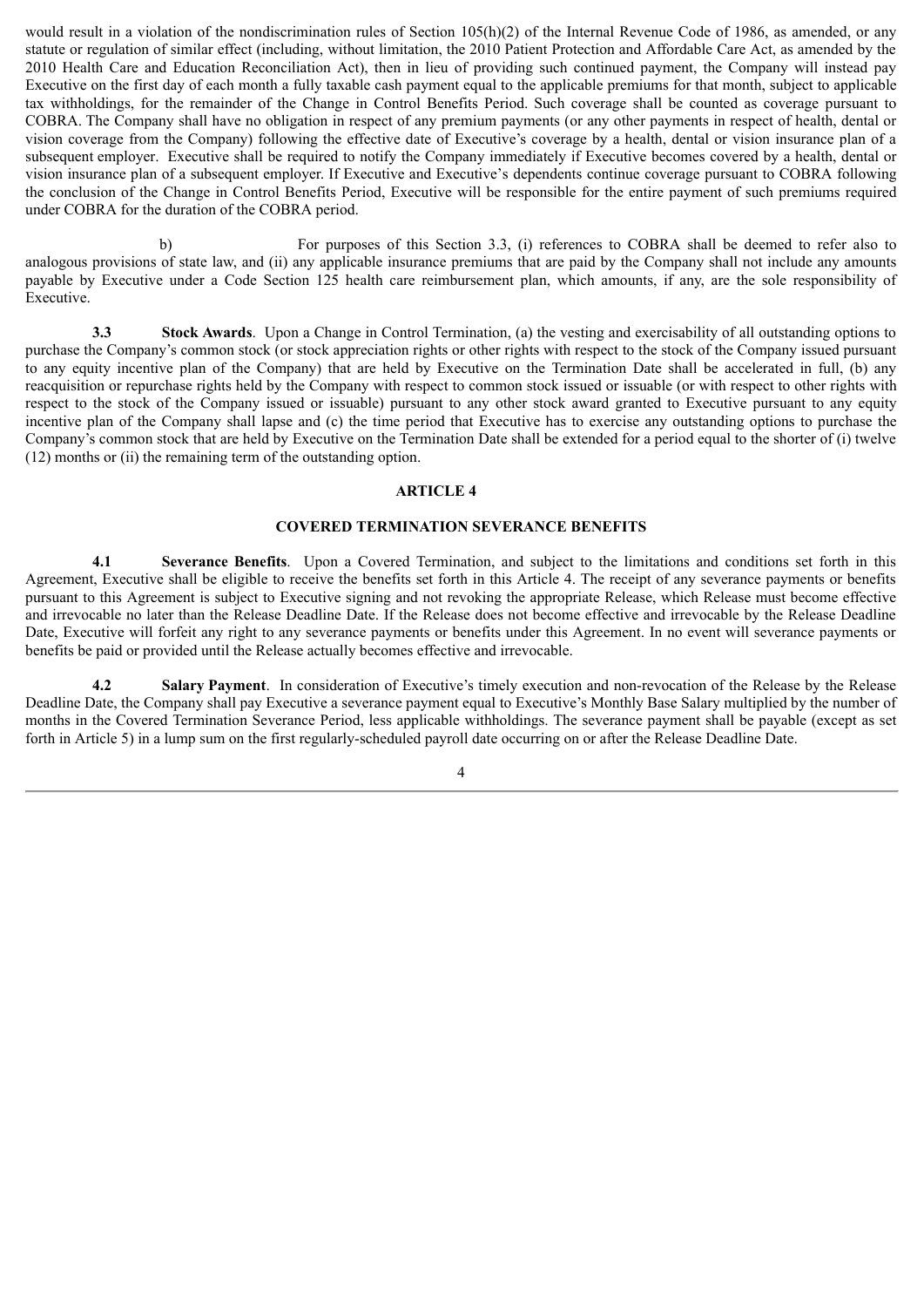#### **4.3 Health Continuation Coverage**.

a) Provided that Executive is eligible and has made the necessary elections for continuation coverage pursuant to COBRA under a health, dental or vision plan sponsored by the Company, the Company shall pay for the applicable premiums (inclusive of premiums for Executive's dependents for such health, dental or vision plan coverage as in effect immediately prior to the date of the Covered Termination) for such continued health, dental or vision plan coverage following the date of the Covered Termination for up to the number of months equal to the Covered Termination Benefits Period (but in no event after such time as Executive is eligible for coverage under a health, dental or vision insurance plan of a subsequent employer or as Executive and Executive's dependents are no longer eligible for COBRA coverage); provided that if continued payment by the Company of the applicable premiums would result in a violation of the nondiscrimination rules of Section 105(h)(2) of the Internal Revenue Code of 1986, as amended, or any statute or regulation of similar effect (including, without limitation, the 2010 Patient Protection and Affordable Care Act, as amended by the 2010 Health Care and Education Reconciliation Act), then in lieu of providing such continued payment, the Company will instead pay Executive on the first day of each month a fully taxable cash payment equal to the applicable premiums for that month, subject to applicable tax withholdings, for the remainder of the Covered Termination Benefits Period. Such coverage shall be counted as coverage pursuant to COBRA. The Company shall have no obligation in respect of any premium payments (or any other payments in respect of health, dental or vision coverage from the Company) following the effective date of Executive's coverage by a health, dental or vision insurance plan of a subsequent employer. Executive shall be required to notify the Company immediately if Executive becomes covered by a health, dental or vision insurance plan of a subsequent employer. If Executive and Executive's dependents continue coverage pursuant to COBRA following the conclusion of the Covered Termination Benefits Period, Executive will be responsible for the entire payment of such premiums required under COBRA for the duration of the COBRA period.

b) For purposes of this Section 4.3, (i) references to COBRA shall be deemed to refer also to analogous provisions of state law, and (ii) any applicable insurance premiums that are paid by the Company shall not include any amounts payable by Executive under a Code Section 125 health care reimbursement plan, which amounts, if any, are the sole responsibility of Executive.

**4.4 Stock Awards**. Upon a Covered Termination:

a) the vesting and exercisability of all outstanding options to purchase the Company's common stock (or stock appreciation rights or other rights with respect to the stock of the Company issued pursuant to any equity incentive plan of the Company) that are held by Executive on the Termination Date shall be accelerated as to the number of shares of common stock issuable upon exercise of such option ("*Option Shares*") as equals the number of Option Shares as would otherwise vest during the twelve (12) month period following the Termination Date in accordance with the applicable options' vesting schedule were the Executive to remain an employee of the Company during such twelve (12) month period (disregarding any other basis for acceleration of vesting of Option Shares during such twelve (12) month period);

b) any reacquisition or repurchase rights held by the Company with respect to common stock issued or issuable (or with respect to other rights with respect to the stock of the Company issued or issuable) pursuant to any option to purchase the Company's common stock (or stock appreciation rights or other rights with respect to the stock of the Company) ("*Restricted Shares*") held by the Executive as of the Termination Date shall lapse as to the number of Restricted Shares as equals the number of Restricted Shares as to which such reacquisition or repurchase rights would otherwise lapse during the twelve (12) month period following the Termination Date in accordance with the option's vesting schedule were the Executive to remain an employee of the Company during such twelve (12) month period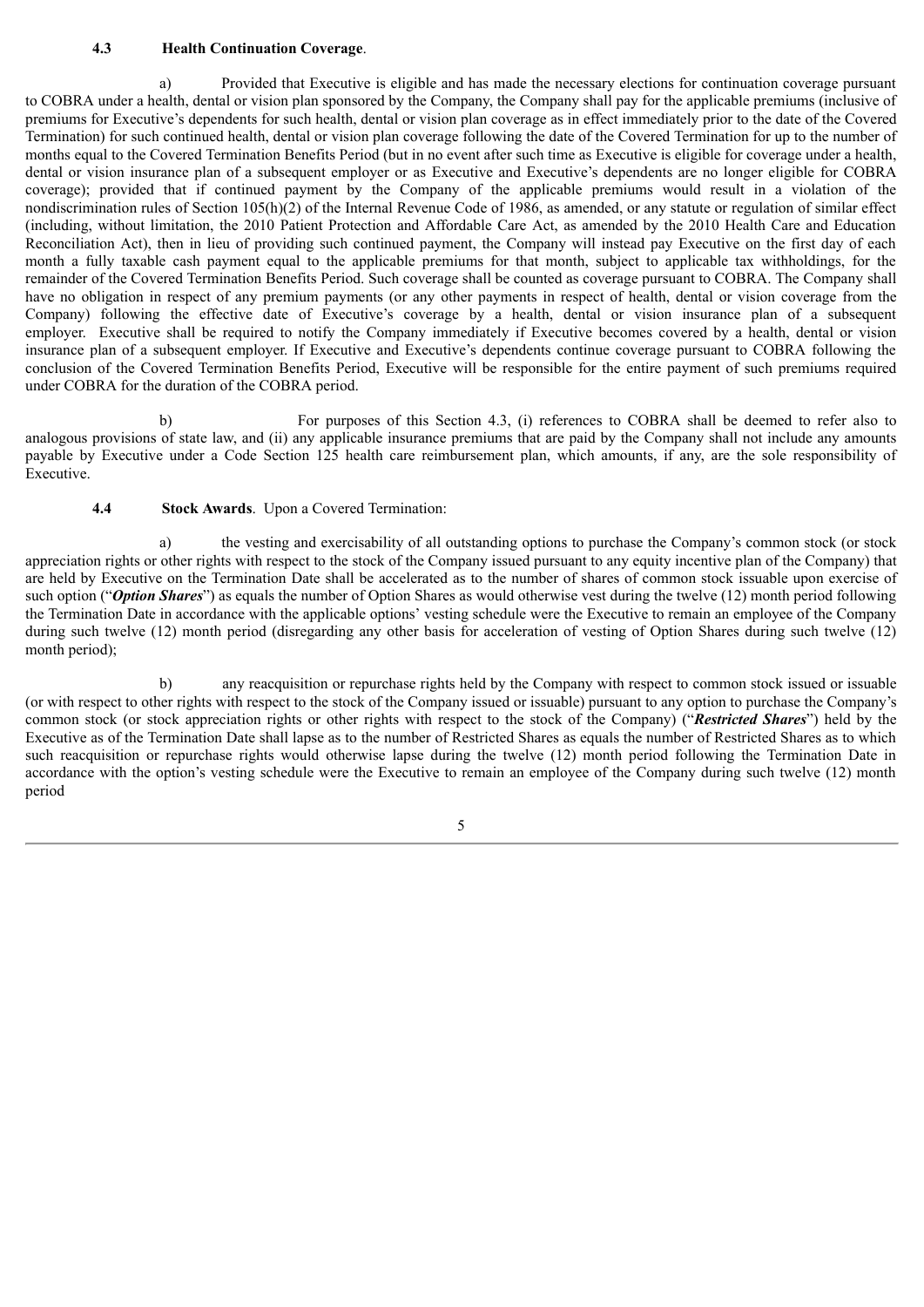(disregarding any other basis for acceleration of the lapsing of such reacquisition or repurchase rights on Restricted Shares during such twelve (12) month period); and

c) the time period that Executive has to exercise any outstanding options to purchase the Company's common stock that are held by Executive on the Termination Date shall be extended for a period equal to the shorter of (i) twelve (12) months or (ii) the remaining term of the outstanding option.

#### **ARTICLE 5**

#### **LIMITATIONS AND CONDITIONS ON BENEFITS**

**5.1 Rights Conditioned on Compliance**. Executive's rights to receive all severance benefits described in Article 3 and Article 4 shall be conditioned upon and subject to Executive's compliance with the limitations and conditions on benefits as described in this Article 5.

**5.2 Continuation of Service Until Date of Termination**. Executive shall continue to provide service to the Company in good faith until the Termination Date, unless such performance is otherwise excused in writing by the Company.

**5.3 Release Prior to Payment of Benefits**. Upon the occurrence of a Change in Control Termination or a Covered Termination, as applicable, and prior to Executive earning any entitlement to any severance or separation benefits under this Agreement on account of such Change in Control Termination or Covered Termination, as applicable, Executive must execute the appropriate Release, and such Release must become effective in accordance with its terms, but in no event later than the Release Deadline Date. No amount shall be paid prior to such date. Instead, on the first regularly-scheduled payroll date occurring on or after the Release Deadline Date, the Company will pay Executive the severance amount that Executive would otherwise have received on or prior to such date but for the delay in payment related to the effectiveness of the Release, with the balance of the severance amount being paid as originally scheduled. The Company may modify the Release in its discretion to comply with changes in applicable law at any time prior to Executive's execution of such Release. Such Release shall specifically relate to all of Executive's rights and claims in existence at the time of such execution and shall confirm Executive's obligations under the Confidentiality Agreement and any similar obligations under applicable law. It is understood that, as specified in the applicable Release, Executive has a certain number of calendar days to consider whether to execute such Release. If Executive does not execute and deliver such Release within the applicable period, no benefits shall be provided or payable under this Agreement, and Executive shall have no further rights, title or interests in or to any severance benefits or payments pursuant to this Agreement. It is further understood that if Executive is age 40 or older at the time of a Change in Control Termination or a Covered Termination, as applicable, Executive may revoke the applicable Release within seven (7) calendar days after its execution by Executive. If Executive revokes such Release within such subsequent seven (7) day period, no benefits shall be provided or payable under this Agreement pursuant to such Change in Control Termination or Covered Termination, as applicable.

**5.4 Return of Company Property**. Not later than the Termination Date, Executive shall return to the Company all documents (and all copies thereof) and other property belonging to the Company that Executive has in his or her possession or control. The documents and property to be returned include, but are not limited to, all files, correspondence, email, memoranda, notes, notebooks, records, plans, forecasts, reports, studies, analyses, compilations of data, proposals, agreements, financial information, research and development information, marketing information, operational and personnel information, databases, computer-recorded information, tangible property and equipment (including, but not limited to, computers, facsimile machines, mobile telephones and servers), credit cards, entry cards, identification badges and keys, and any materials of any kind which contain or embody any proprietary or confidential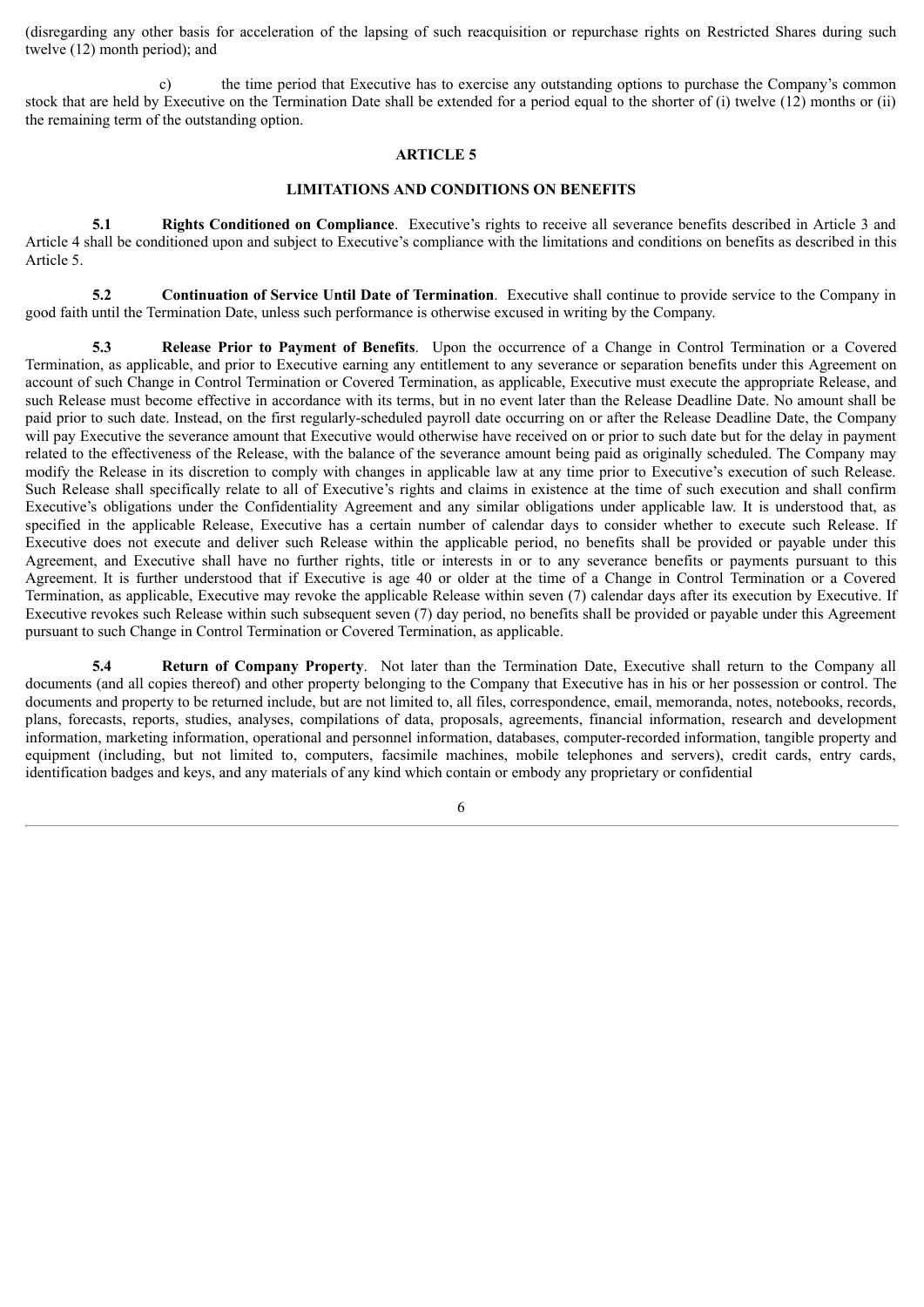information of the Company (and all reproductions thereof in whole or in part). Executive agrees to make a diligent search to locate any such documents, property and information. If Executive has used any personally owned computer, server or e-mail system to receive, store, review, prepare or transmit any Company confidential or proprietary data, materials or information, then within ten (10) business days after the Termination Date, Executive shall provide the Company with a computer-useable copy of all such information and then permanently delete and expunge such confidential or proprietary information from those systems. Executive agrees to provide the Company access to Executive's system as requested to verify that the necessary copying and/or deletion is done.

#### **5.5 Cooperation and Continued Compliance with Restrictive Covenants**.

a) From and after the Termination Date, Executive shall cooperate fully with the Company in connection with its actual or contemplated defense, prosecution or investigation of any existing or future litigation, arbitrations, mediations, claims, demands, audits, government or regulatory inquiries, or other matters arising from events, acts or failures to act that occurred during the time period in which Executive was employed by the Company (including any period of employment with an entity acquired by the Company). Such cooperation includes, without limitation, being available upon reasonable notice, without subpoena, to provide accurate and complete advice, assistance and information to the Company, including offering and explaining evidence, providing truthful and accurate sworn statements, and participating in discovery and trial preparation and testimony. Executive also agrees to promptly send the Company copies of all correspondence (for example, but not limited to, subpoenas) received by Executive in connection with any such legal proceedings, unless Executive is expressly prohibited by law from so doing. The Company will reimburse Executive for reasonable out-ofpocket expenses incurred in connection with any such cooperation (excluding foregone wages, salary or other compensation) within thirty (30) days of Executive's timely presentation of appropriate documentation thereof, in accordance with the Company's standard reimbursement policies and procedures, and will make reasonable efforts to accommodate Executive's scheduling needs.

b) From and after the Termination Date, Executive shall continue to abide by all of the terms and provisions of the Confidentiality Agreement (and any other comparable agreement signed by Executive), in accordance with its terms.

c) Executive acknowledges and agrees that Executive's obligations under this Section 5.5 are an essential part of the consideration Executive is providing hereunder in exchange for which and in reliance upon which the Company has agreed to provide the payments and benefits under this Agreement. Executive further acknowledges and agrees that Executive's violation of this Section 5.5 inevitably would involve use or disclosure of the Company's proprietary and confidential information. Accordingly, Executive agrees that Executive will forfeit, effective as of the date of any breach, any right, entitlement, claim or interest in or to any unpaid portion of the severance payments or benefits provided in Article 3 or Article 4. If it is determined by a court of competent jurisdiction in any state that any restriction in this Section 5.5 is excessive in duration or scope or is unreasonable or unenforceable under the laws of that state, it is the intention of the parties that such restriction may be modified or amended by the court to render it enforceable to the maximum extent permitted by the law of that state.

#### **5.6 Parachute Payments**.

a) **Parachute Payment Limitation**. If any payment or benefit (including payments and benefits pursuant to this Agreement) Executive would receive in connection with a Change in Control from the Company or otherwise ("*Payment*") would (i) constitute a "parachute payment" within the meaning of Section 280G of the Code, and (ii) but for this paragraph, be subject to the excise tax imposed by Section 4999 of the Code (the "*Excise Tax*"), then the Company shall cause to be determined, before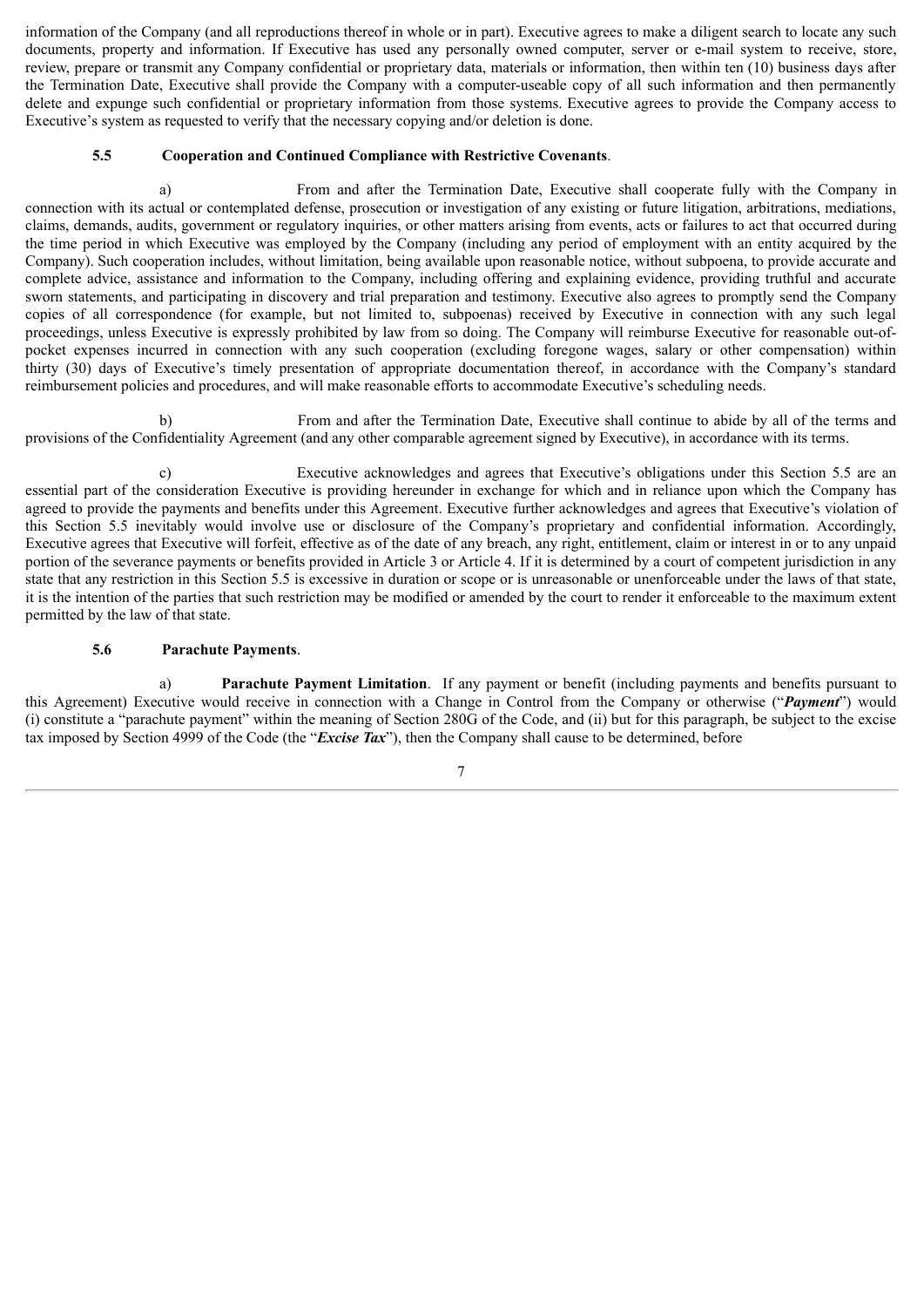any amounts of the Payment are paid to Executive, which of the following two alternative forms of payment shall be paid to Executive: (A) payment in full of the entire amount of the Payment (a "*Full Payment*"), or (B) payment of only a part of the Payment so that Executive receives the largest payment possible without the imposition of the Excise Tax (a "*Reduced Payment*"). A Full Payment shall be made in the event that the amount received by Executive on a net after-tax basis is greater than what would be received by Executive on a net after-tax basis if the Reduced Payment were made, otherwise a Reduced Payment shall be made. If a Reduced Payment is made, (i) the Payment shall be paid only to the extent permitted under the Reduced Payment alternative, and Executive shall have no rights to any additional payments and/or benefits constituting the Payment, and (ii) reduction in payments and/or benefits shall occur in the following order: (A) reduction of cash payments; (B) cancellation of accelerated vesting of equity awards other than stock options; (C) cancellation of accelerated vesting of stock options; and (D) reduction of other benefits paid to Executive. In the event that acceleration of compensation from Executive's equity awards is to be reduced, such acceleration of vesting shall be canceled in the reverse order of the date of grant.

b) The independent registered public accounting firm engaged by the Company for general audit purposes as of the day prior to the effective date of the Change in Control shall make all determinations required to be made under this Section 5.6. If the independent registered public accounting firm so engaged by the Company is serving as accountant or auditor for the individual, entity or group effecting the Change in Control, the Company shall appoint a nationally recognized independent registered public accounting firm to make the determinations required hereunder. The Company shall bear all expenses with respect to the determinations by such independent registered public accounting firm required to be made hereunder.

c) The independent registered public accounting firm engaged to make the determinations hereunder shall provide its calculations, together with detailed supporting documentation, to the Company and Executive within fifteen (15) calendar days after the date on which Executive's right to a Payment is triggered (if requested at that time by the Company or Executive) or such other time as requested by the Company or Executive. If the independent registered public accounting firm determines that no Excise Tax is payable with respect to a Payment, either before or after the application of the Reduced Amount, it shall furnish the Company and Executive with an opinion reasonably acceptable to Executive that no Excise Tax will be imposed with respect to such Payment. Any good faith determinations of the accounting firm made hereunder shall be final, binding and conclusive upon the Company and Executive.

**5.7 Certain Reductions and Offsets**. To the extent that any federal, state or local laws, including, without limitation, the Worker Adjustment and Retraining Notification Act or any other so-called "plant closing" laws, require the Company to give advance notice or make a payment of any kind to Executive because of Executive's involuntary termination due to a layoff, reduction in force, plant or facility closing, sale of business, change in control or any other similar event or reason, the benefits payable under this Agreement shall be correspondingly reduced. The benefits provided under this Agreement are intended to satisfy any and all statutory obligations that may arise out of Executive's involuntary termination of employment for the foregoing reasons, and the parties shall construe and enforce the terms of this Agreement accordingly.

**5.8 Mitigation**. Except as otherwise specifically provided herein, Executive shall not be required to mitigate damages or the amount of any payment provided under this Agreement by seeking other employment or otherwise, nor shall the amount of any payment provided for under this Agreement be reduced by any compensation earned by Executive as a result of employment by another employer or by any retirement benefits received by Executive after the date of a Change in Control Termination or Covered Termination (except as expressly provided in Sections 3.3 and 4.3 above).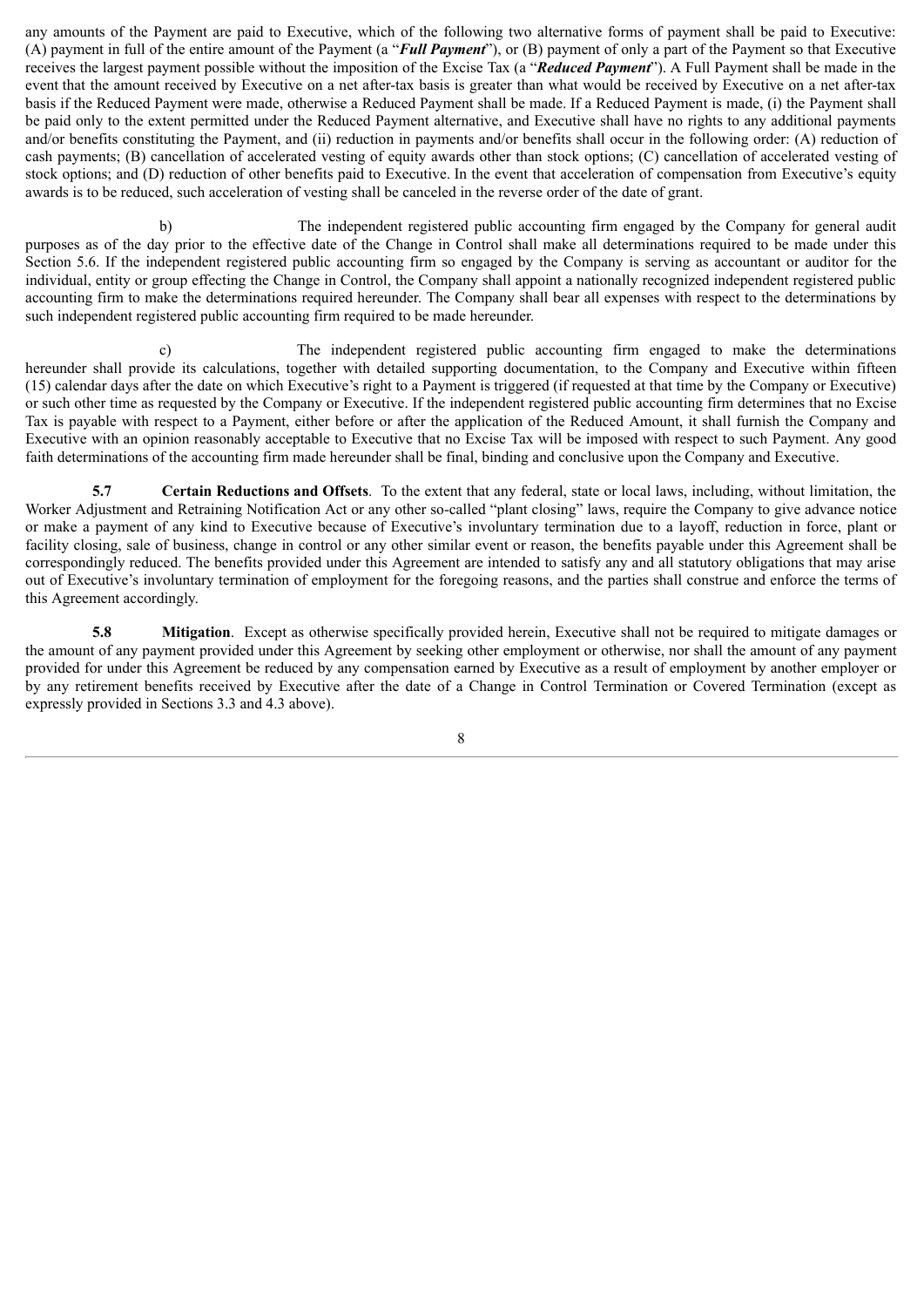**5.9 Indebtedness of Executive**. If Executive is indebted to the Company on the effective date of a Change in Control Termination or Covered Termination, the Company reserves the right to offset any severance payments and benefits under this Agreement by the amount of such indebtedness.

#### **5.10 Application of Section 409A**.

a) **Separation from Service**. Notwithstanding any provision to the contrary in this Agreement, no amount deemed deferred compensation subject to Section 409A of the Code shall be payable pursuant to Article 3 or Article 4 unless Executive's termination of employment constitutes a "separation from service" with the Company within the meaning of Section 409A of the Code and the Department of Treasury Regulations and other guidance promulgated thereunder and, except as provided under Section 5.10(b) hereof, any such amount shall not be paid, or in the case of installments, commence payment, until the first regularly-scheduled payroll date occurring on or after the sixtieth (60th) day following Executive's separation from service. Any installment payments that would have been made to Executive during the sixty (60) day period immediately following Executive's separation from service but for the preceding sentence shall be paid to Executive on the first regularly-scheduled payroll date occurring on or after the sixtieth (60th) day after Executive's separation from service and the remaining payments shall be made as provided in this Agreement.

b) **Specified Executive**. Notwithstanding any provision to the contrary in this Agreement, if Executive is deemed at the time of his or her separation from service to be a "specified employee" for purposes of Section  $409A(a)(2)(B)(i)$  of the Code, to the extent delayed commencement of any portion of the benefits to which Executive is entitled under this Agreement is required in order to avoid a prohibited distribution under Section  $409A(a)(2)(B)(i)$  of the Code, such portion of Executive's benefits shall not be provided to Executive prior to the earlier of (i) the expiration of the six (6)-month period measured from the date of Executive's "separation from service" with the Company (as such term is defined in the Treasury Regulations issued under Section 409A of the Code) or (ii) the date of Executive's death. Upon the first business day following the expiration of the applicable Code Section 409A(a)(2)(B)(i) period, all payments deferred pursuant to this Section 5.10(b) shall be paid in a lump sum to Executive, and any remaining payments due under this Agreement shall be paid as otherwise provided herein.

c) **Expense Reimbursements**. To the extent that any reimbursement payable pursuant to this Agreement is subject to the provisions of Section 409A of the Code, any such reimbursement payable to Executive pursuant to this Agreement shall be paid to Executive no later than December 31 of the year following the year in which the expense was incurred; the amount of expenses reimbursed in one year shall not affect the amount eligible for reimbursement in any subsequent year; and Executive's right to reimbursement under this Agreement will not be subject to liquidation or exchange for another benefit.

d) **Installments**. For purposes of Section 409A of the Code (including, without limitation, for purposes of Treasury Regulation Section 1.409A-2(b)(2)(iii)), Executive's right to receive any installment payments under this Agreement shall be treated as a right to receive a series of separate payments and, accordingly, each such installment payment shall at all times be considered a separate and distinct payment.

**5.11 Tax Withholding**. All payments under this Agreement shall be subject to applicable withholding for federal, state and local income and employment taxes.

**5.12 No Duplication of Severance Benefits.** The severance and other benefits provided in Article 3 and Article 4 are mutually exclusive of each other, and in no event shall Executive receive any severance or other benefits pursuant to both Article 3 and Article 4.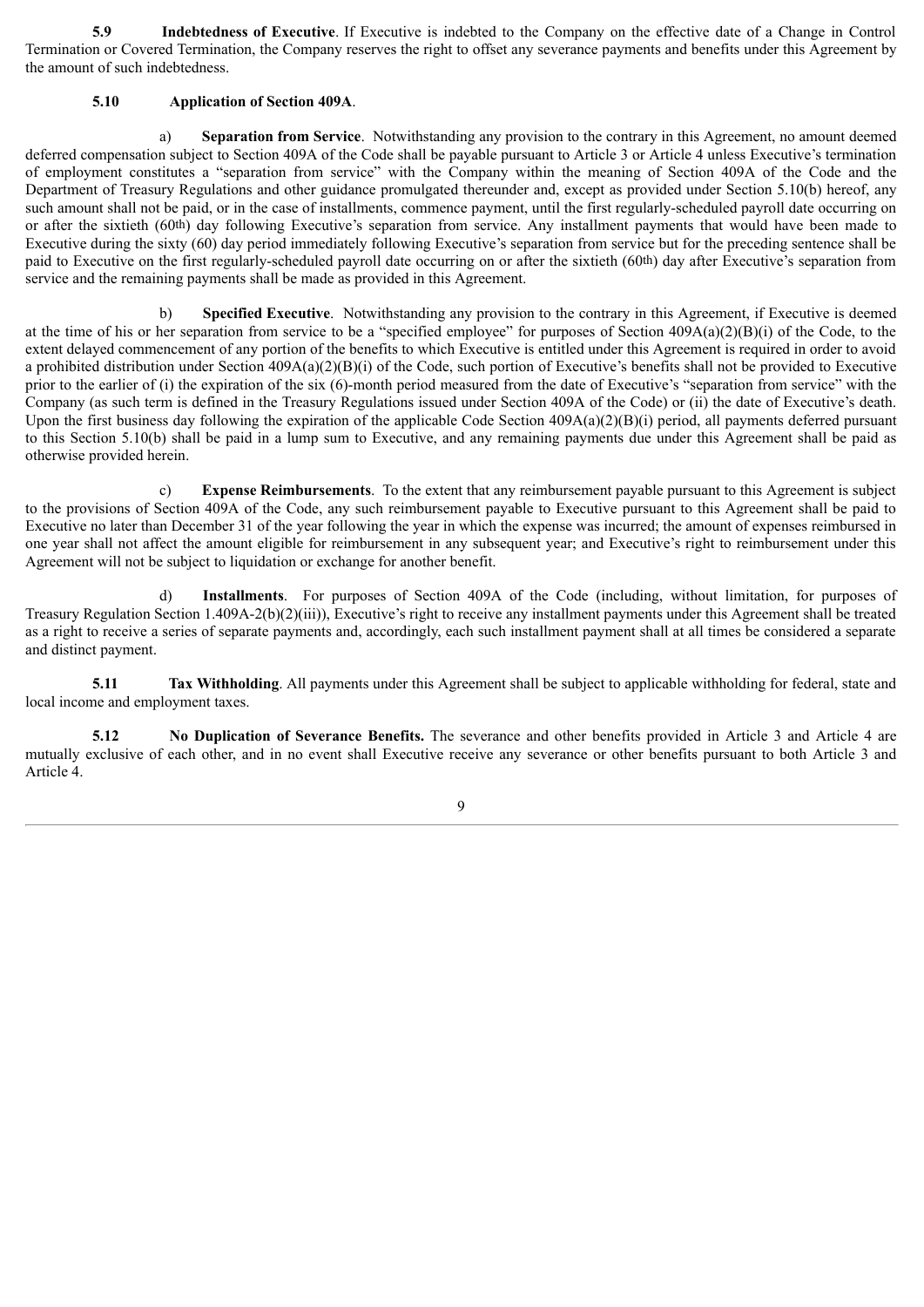#### **ARTICLE 6**

#### **TERMINATION WITH CAUSE OR BY VOLUNTARY RESIGNATION; OTHER RIGHTS AND BENEFITS**

**6.1 Termination for Cause by the Company**. If the Company shall terminate the Executive's employment with the Company for Cause, then upon such termination, the Company shall have no further obligation to Executive hereunder except for the payment or provision, as applicable, of (a) the portion of the Annual Base Salary for the period prior to the effective date of termination earned but unpaid (if any), (b) all unreimbursed expenses (if any), subject to Sections 2.4 and 5.10(c), and (c) other payments, entitlements or benefits, if any, in accordance with terms of the applicable plans, programs, arrangements or other agreements of the Company (other than any severance plan or policy) as to which the Executive held rights to such payments, entitlements or benefits, whether as a participant, beneficiary or otherwise on the date of termination ("*Other Benefits*"). For the avoidance of doubt, Executive shall have no right to receive (and Other Benefits shall not include) any amounts under any Company severance plan or policy or pursuant to Article 3 or Article 4 upon Executive's termination for Cause.

**6.2 Termination by Voluntary Resignation by the Executive (other than Resignation for Good Reason)**. Upon any voluntary resignation by Executive that is not a Resignation for Good Reason, the Company shall have no further obligation to the Executive hereunder except for the payment of (a) the portion of the Annual Base Salary for the period prior to the effective date of termination earned but unpaid (if any), (b) all unreimbursed expenses (if any), subject to Sections 2.4 and 5.10(c), and (c) the payment or provision of any Other Benefits. For the avoidance of doubt, Executive shall have no right to receive (and Other Benefits shall not include) any amounts under any Company severance plan or policy or pursuant to Article 3 or Article 4 upon any voluntary resignation by Executive that is not a Resignation for Good Reason.

**6.3 Other Rights and Benefits.** Nothing in this Agreement shall prevent or limit Executive's continuing or future participation in any benefit, bonus, incentive or other plans, programs, policies or practices provided by the Company and for which Executive may otherwise qualify, nor shall anything herein limit or otherwise affect such rights as Executive may have under other agreements with the Company except as provided in Article 2, Article 5, Section 6.1 and Section 6.2 above. Except as otherwise expressly provided herein, amounts that are vested benefits or that Executive is otherwise entitled to receive under any plan, policy, practice or program of the Company at or subsequent to the date of a Change in Control shall be payable in accordance with such plan, policy, practice or program.

#### **ARTICLE 7**

#### **DEFINITIONS**

Unless otherwise provided, for purposes of this Agreement, the following definitions shall apply:

**7.1** "*Board*" means the Board of Directors of the Company.

**7.2** "*Cause*" means, upon a reasonable determination by the Company, Executive's: (a) dishonest statements or acts with respect to the Company, any subsidiary or any affiliate of the Company or any subsidiary; (b) commission by or indictment for (i) a felony or (ii) any misdemeanor (excluding minor traffic violations) involving moral turpitude, deceit, dishonesty or fraud ("indictment," for these purposes, meaning an indictment, probable cause hearing or any other procedure pursuant to which an initial determination of probable or reasonable cause with respect to such offense is made); (c) gross negligence, willful misconduct or insubordination with respect to the Company, any subsidiary or any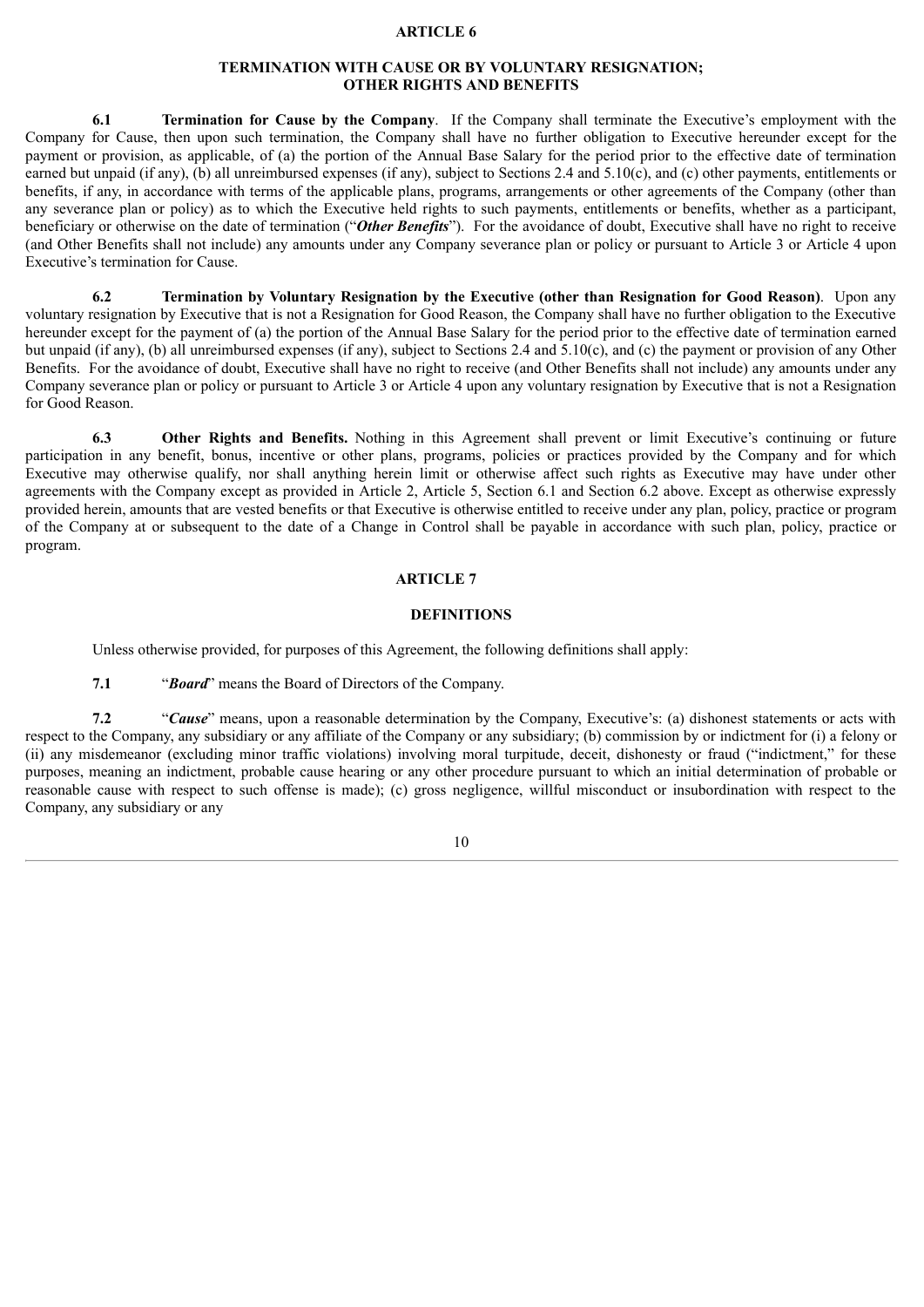affiliate of the Company or any subsidiary; (d) material breach of any of Executive's obligations under any agreement to which Executive and the Company or any subsidiary are a party; or (e) death or disability. With respect to clause (d), Executive will be given notice and a 30 day period in which to cure such breach, only to the extent such breach can be reasonably expected to be able to be cured within such period. Executive agrees that the breach of any confidentiality obligation to the Company or any subsidiary shall not be curable to any extent.

**7.3** "*Change in Control*" means the occurrence, in a single transaction or in a series of related transactions, of any one or more of the following events:

a) Any natural person, entity or group within the meaning of Section 13(d) or 14(d) of the Securities Exchange Act of 1934, as amended ("*Exchange Act Person*"), becomes the owner, directly or indirectly, of securities of the Company representing more than fifty percent (50%) of the combined voting power of the Company's then outstanding securities other than by virtue of a merger, consolidation or similar transaction. Notwithstanding the foregoing, a Change in Control shall not be deemed to occur (i) on account of the acquisition of securities of the Company by any institutional investor, any affiliate thereof or any other Exchange Act Person that acquires the Company's securities in a transaction or series of related transactions that are primarily a private financing transaction for the Company or (ii) solely because the level of ownership held by any Exchange Act Person (the "*Subject Person*") exceeds the designated percentage threshold of the outstanding voting securities as a result of a repurchase or other acquisition of voting securities by the Company reducing the number of shares outstanding, provided that if a Change in Control would occur (but for the operation of this sentence) as a result of the acquisition of voting securities by the Company, and after such share acquisition, the Subject Person becomes the owner of any additional voting securities that, assuming the repurchase or other acquisition had not occurred, increases the percentage of the then outstanding voting securities owned by the Subject Person over the designated percentage threshold, then a Change in Control shall be deemed to occur;

b) There is consummated a merger, consolidation or similar transaction involving, directly or indirectly, the Company if, immediately after the consummation of such merger, consolidation or similar transaction, the stockholders of the Company immediately prior thereto do not own, directly or indirectly, either (i) outstanding voting securities representing more than fifty percent (50%) of the combined outstanding voting power of the surviving entity in such merger, consolidation or similar transaction or (ii) more than fifty percent (50%) of the combined outstanding voting power of the parent of the surviving entity in such merger, consolidation or similar transaction;

c) The stockholders of the Company approve or the Board approves a plan of complete dissolution or liquidation of the Company, or a complete dissolution or liquidation of the Company shall otherwise occur; or

d) There is consummated a sale, lease, license or other disposition of all or substantially all of the consolidated assets of the Company and its subsidiaries, other than a sale, lease, license or other disposition of all or substantially all of the consolidated assets of the Company and its subsidiaries to an entity, more than fifty percent (50%) of the combined voting power of the voting securities of which are owned by stockholders of the Company in substantially the same proportion as their ownership of the Company immediately prior to such sale, lease, license or other disposition.

The term Change in Control shall not include a sale of assets, merger or other transaction effected exclusively for the purpose of changing the domicile of the Company. Notwithstanding the foregoing or any other provision of this Agreement, the definition of Change in Control (or any analogous term) in an individual written agreement between the Company or any affiliate and the participant shall supersede the foregoing definition with respect to stock awards subject to such agreement (it being understood, however,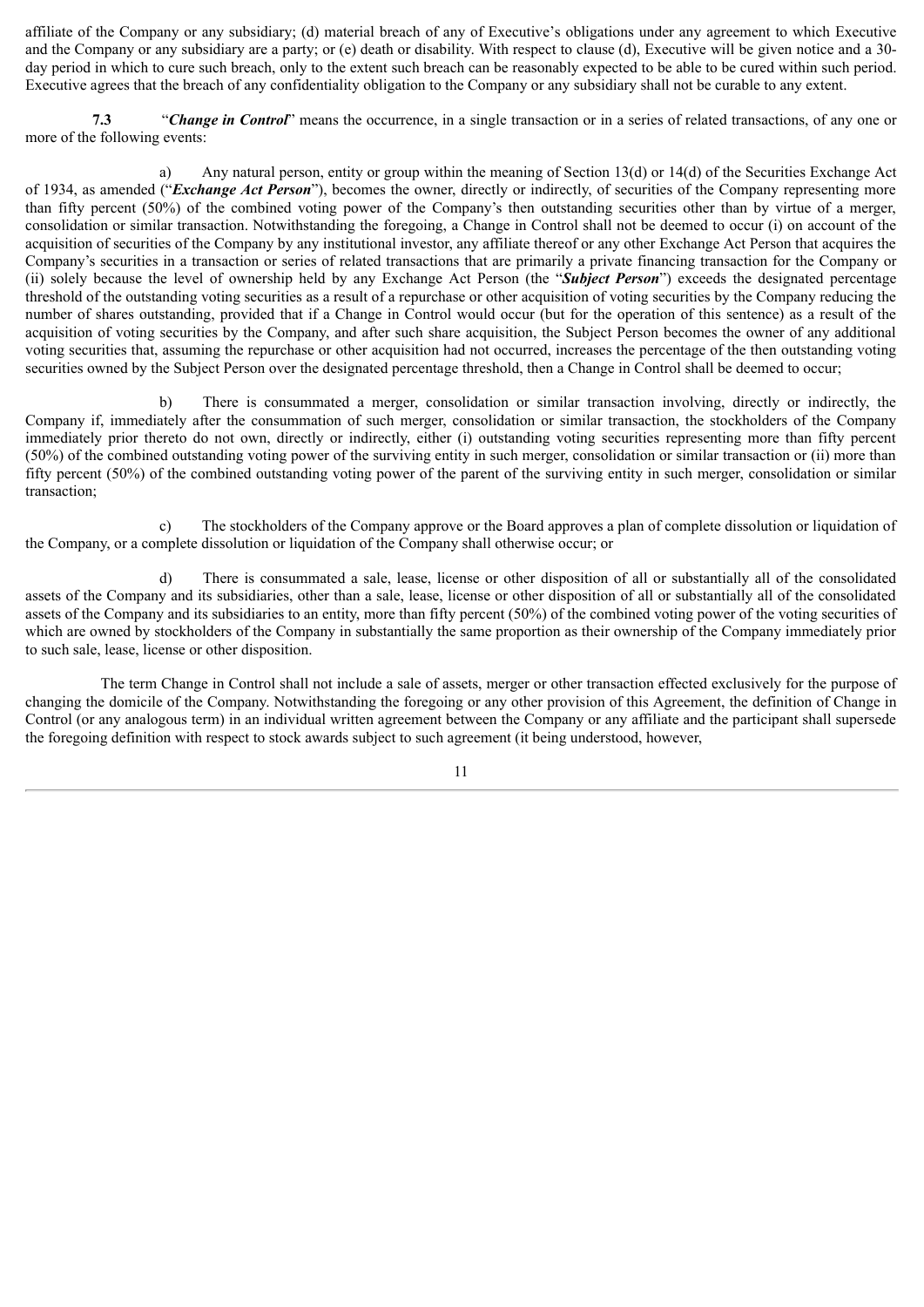that if no definition of Change in Control or any analogous term is set forth in such an individual written agreement, the foregoing definition shall apply).

**7.4** "*Change in Control Benefits Period*" means the period of twelve (12) months commencing on the Termination Date.

**7.5** "*Change in Control Severance Period*" means the period of twelve (12) months commencing on the Termination Date.

**7.6** "*Change in Control Termination*" means an "*Involuntary Termination Without Cause*" or "*Resignation for Good Reason*," either of which occurs on, or within three (3) months prior to, or within twelve (12) months following, the effective date of a Change in Control, provided that any such termination is a "separation from service" within the meaning of Treasury Regulation Section 1.409A-1(h). Death and disability shall not be deemed Change in Control Terminations.

**7.7** "*COBRA*" means the Consolidated Omnibus Budget Reconciliation Act of 1985, as amended.

**7.8** "*Code*" means the Internal Revenue Code of 1986, as amended.

**7.9** "*Company*" means Syndax Pharmaceuticals, Inc. or, following a Change in Control, the surviving entity resulting from such transaction, or any subsequent surviving entity resulting from any subsequent Change in Control.

**7.10** "*Confidentiality Agreement*" means Executive's Assignment of Developments, Non-Disclosure, and Non-Solicitation Agreement with the Company (or any successor agreement thereto).

**7.11** "*Covered Termination*" means an "*Involuntary Termination Without Cause*" or "*Resignation for Good Reason,*" provided that any such termination is a "separation from service" within the meaning of Treasury Regulation Section 1.409A-1(h). Death and disability shall not be deemed Covered Terminations. If an Involuntary Termination Without Cause or Resignation for Good Reason qualifies as a Change in Control Termination, it shall not constitute a Covered Termination.

**7.12** "*Covered Termination Benefits Period*" means the period of nine (9) months commencing on the Termination Date.

**7.13** "*Covered Termination Severance Period*" means the period of nine (9) months commencing on the Termination Date.

**7.14** "*Involuntary Termination Without Cause*" means Executive's dismissal or discharge by the Company for reasons other than Cause and other than as a result of death or disability.

**7.15** "*Monthly Base Salary*" means 1/12th of the greater of (i) Executive's annual base salary (excluding incentive pay, premium pay, commissions, overtime, bonuses and other forms of variable compensation) as in effect on the date of a Change in Control Termination or a Covered Termination, as applicable, or (ii) in the case of a Change in Control Termination, Executive's annual base salary (excluding incentive pay, premium pay, commissions, overtime, bonuses and other forms of variable compensation) as in effect on the date of a Change in Control.

**7.16** "*Pro-Rata Bonus*" means 1/12th of the greater of (i) the average Target Performance Bonus paid to Executive for the three years preceding the date of a Change in Control Termination (or such lesser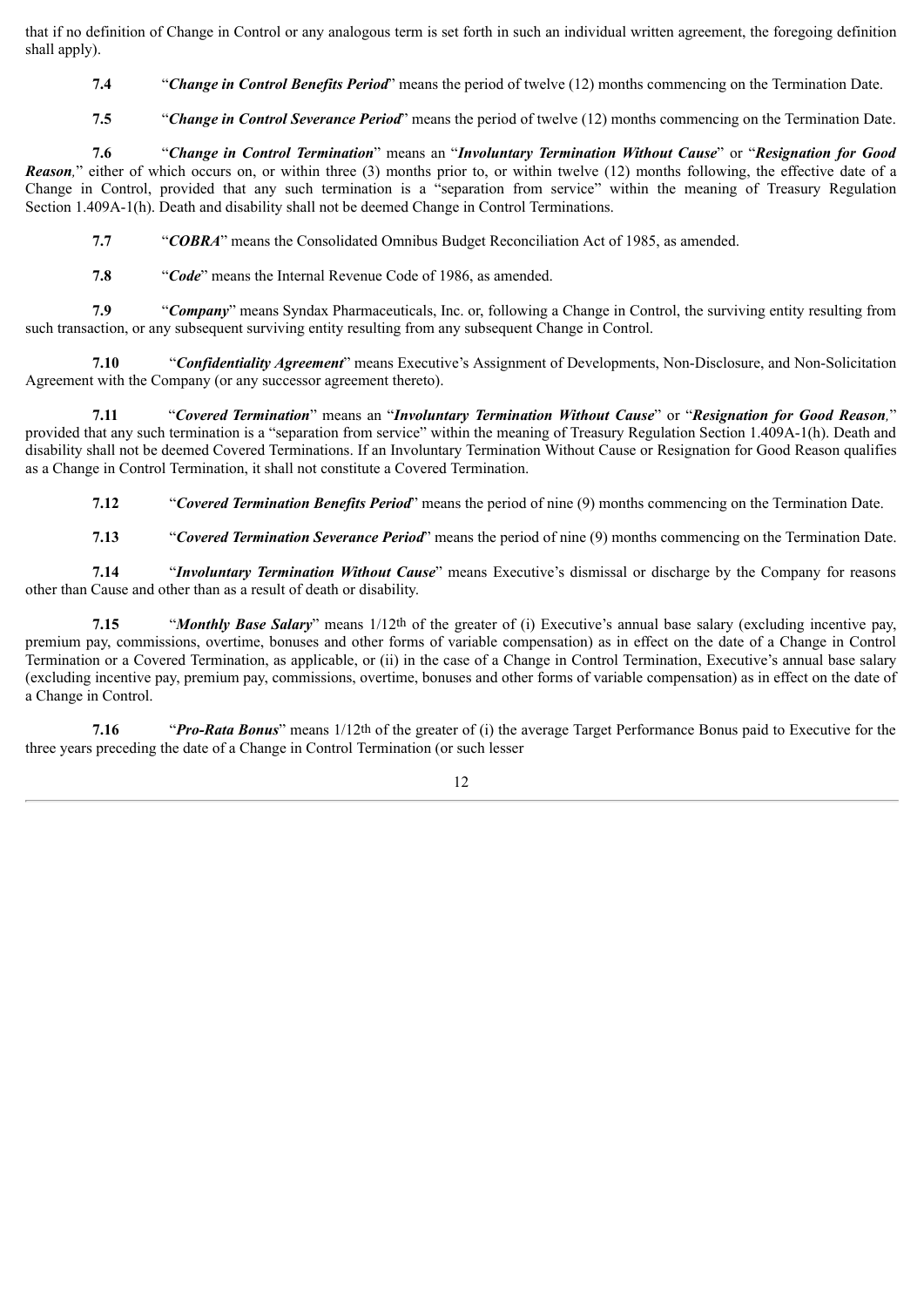number of years during which Executive has been employed by the Company), or (ii) the Target Performance Bonus, as in effect on the date of a Change in Control Termination.

**7.17** "*Resignation for Good Reason*" means Executive's resignation from all employee positions Executive then holds with the Company within sixty (60) days following any of the following events taken without Executive's consent, provided Executive has given the Company written notice of such event within thirty (30) days after the first occurrence of such event and the Company has not cured such event within thirty (30) days thereafter:

a) A decrease in Executive's total target cash compensation (base and bonus) of more than 10% (i.e., a material reduction in Executive's base compensation and a material breach by the Company of Executive's employment terms with the Company), other than in connection with a comparable decrease in compensation for all comparable executives of the Company;

relationships);

b) Executive's duties or responsibilities are materially diminished (not simply a change in title or reporting

c) Either (i) Executive is required to establish residence in a location more than fifty (50) miles from Executive's current principal personal residence or (ii) there is an increase in Executive's round-trip driving distance of more than fifty (50) miles from Executive's current principal personal residence to the principal office or business location at which Executive is required to perform services (except for required business travel to the extent consistent with Executive's prior business travel obligations) ("*Executive's Principal Place of Business*") as a result of a change in location by the Company of Executive's Principal Place of Business; or

d) The failure of the Company to obtain a satisfactory agreement from any successor to materially assume and materially agree to perform under the terms of this Agreement.

**7.18** "*Termination Date*" means the effective date of the Change in Control Termination, the Covered Termination or a termination for Cause, as applicable.

#### **ARTICLE 8**

#### **GENERAL PROVISIONS**

**8.1 Employment Status**. This Agreement does not constitute a contract of employment or impose upon Executive any obligation to remain as an employee, or impose on the Company any obligation (i) to retain Executive as an employee, (ii) to change the status of Executive as an at-will employee or (iii) to change the Company's policies regarding termination of employment.

**8.2 Notices**. Any notices provided hereunder must be in writing, and such notices or any other written communication shall be deemed effective upon the earlier of personal delivery (including personal delivery by facsimile) or the third day after mailing by first class mail, to the Company at its primary office location and to Executive at Executive's address as listed in the Company's payroll records. Any payments made by the Company to Executive under the terms of this Agreement shall be delivered to Executive either in person or at the address as listed in the Company's payroll records.

**8.3 Severability**. Whenever possible, each provision of this Agreement will be interpreted in such manner as to be effective and valid under applicable law, but if any provision of this Agreement is held to be invalid, illegal or unenforceable in any respect under any applicable law or rule in any jurisdiction, such invalidity, illegality or unenforceability will not affect any other provision or any other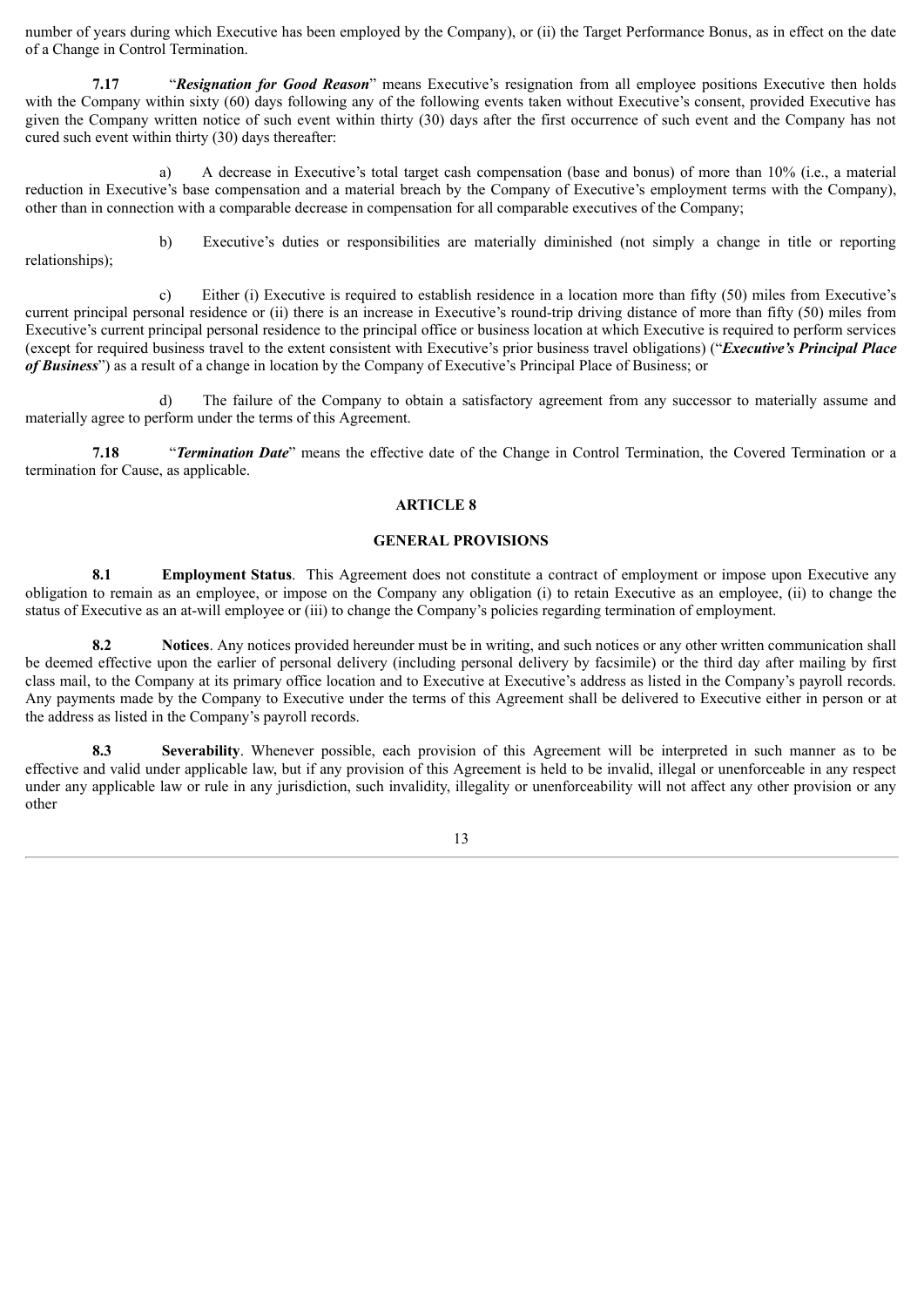jurisdiction, but this Agreement will be reformed, construed and enforced in such jurisdiction as if such invalid, illegal or unenforceable provisions had never been contained herein.

**8.4 Waiver**. If either party should waive any breach of any provisions of this Agreement, he, she or it shall not thereby be deemed to have waived any preceding or succeeding breach of the same or any other provision of this Agreement.

**8.5 Complete Agreement**. This Agreement, including **Exhibit A**, **Exhibit B** and **Exhibit C**, and the Confidentiality Agreement constitute the entire agreement between Executive and the Company and is the complete, final and exclusive embodiment of their agreement with regard to this subject matter, wholly superseding all written and oral agreements with respect to payments and benefits to Executive in the event of employment termination. It is entered into without reliance on any promise or representation other than those expressly contained herein.

**8.6 Amendment or Termination of Agreement; Continuation of Agreement**. This Agreement may be changed or terminated only upon the mutual written consent of the Company and Executive. The written consent of the Company to a change or termination of this Agreement must be signed by an executive officer of the Company (other than Executive) after such change or termination has been approved by the Board. Unless so terminated, this Agreement shall continue in effect for as long as Executive continues to be employed by the Company or by any surviving entity following any Change in Control. In other words, if, following a Change in Control, Executive continues to be employed by the surviving entity without a Change in Control Termination and the surviving entity then undergoes a Change in Control, following which Executive is terminated by the subsequent surviving entity in a Change in Control Termination, then Executive shall receive the benefits described in Article 3 hereof.

**8.7 Counterparts**. This Agreement may be executed in separate counterparts, any one of which need not contain signatures of more than one party, but all of which taken together will constitute one and the same Agreement.

**8.8 Headings**. The headings of the Articles and Sections hereof are inserted for convenience only and shall not be deemed to constitute a part hereof nor to affect the meaning thereof.

**8.9 Successors and Assigns**. This Agreement is intended to bind and inure to the benefit of and be enforceable by Executive, and the Company, and any surviving entity resulting from a Change in Control and upon any other person who is a successor by merger, acquisition, consolidation or otherwise to the business formerly carried on by the Company, and their respective successors, assigns, heirs, executors and administrators, without regard to whether or not such person actively assumes any rights or duties hereunder; provided, however, that Executive may not assign any duties hereunder and may not assign any rights hereunder without the written consent of the Company, which consent shall not be withheld unreasonably.

**8.10 Choice of Law**. Because of the Company's and Executive's interests in ensuring that disputes regarding this Agreement are resolved on a uniform basis, the parties agree that all questions concerning the construction, validity and interpretation of this Agreement will be governed by the law of the State of New York, without regard for any conflict of law principles. Further, the parties consent to the jurisdiction of the state and federal courts of the State of New York for all purposes in connection with this Agreement. The parties hereby irrevocably waive, to the fullest extent permitted by applicable law, any objection which Executive or the Company may now or hereafter have to the laying of venue of any such dispute brought in such court or any defense of inconvenient forum for the maintenance of such dispute.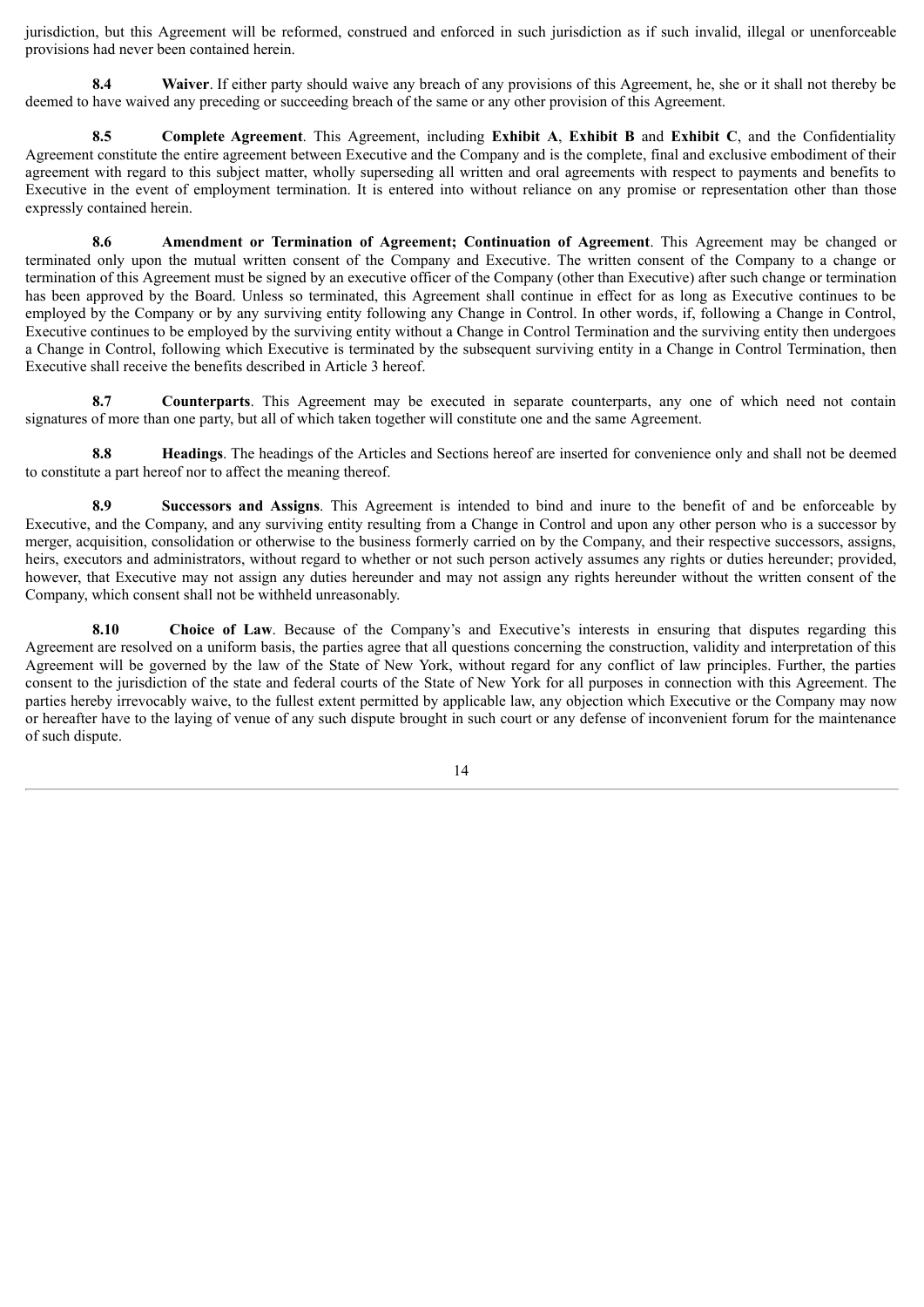**8.11 Arbitration.** To ensure the rapid and economical resolution of any disputes that may arise under or relate to this Agreement or Executive's employment relationship, Executive and the Company agree that any and all disputes, claims, or causes of action, in law or equity, arising from or relating to the performance, enforcement, execution, or interpretation of this Agreement, Executive's employment with the Company, or the termination of Executive's employment (collectively, "*Claims*"), shall be resolved to the fullest extent permitted by law, by final, binding, and (to the extent permitted by law) confidential arbitration before a single arbitrator in the state where Executive is employed. The arbitration shall be governed by the Federal Arbitration Act, 9 U.S.C. Section 1 *et seq.*, as amended, and shall be administered by the Judicial Arbitration & Mediation Services, Inc. ("*JAMS*"), in accordance with its then-current Employment Arbitration Rules & Procedures (the "*JAMS Rules*"). The JAMS Rules are also available online at http://www.jamsadr.com/rules-employmentarbitration/. The parties or their representatives may also call JAMS at 800.352.5267 if they have questions about the arbitration process. If the JAMS Rules are inconsistent with the terms of this Agreement, the terms of this Agreement shall govern. Notwithstanding the foregoing, this provision shall exclude Claims that by law are not subject to arbitration. The arbitrator shall: (a) have the authority to compel adequate discovery for the resolution of all Claims and to award such relief as would otherwise be permitted by law; and (b) issue a written arbitration decision including the arbitrator's essential findings and conclusions and a statement of the award. The Company shall pay all JAMS fees in excess of the amount of filing and other court-related fees Executive would have been required to pay if the Claims were asserted in a court of law. EXECUTIVE AND THE COMPANY UNDERSTAND AND FULLY AGREE THAT BY ENTERING INTO THIS AGREEMENT, BOTH EXECUTIVE AND THE COMPANY ARE GIVING UP THE CONSTITUTIONAL RIGHT TO HAVE A TRIAL BY JURY, AND ARE GIVING UP THE NORMAL RIGHTS OF APPEAL FOLLOWING THE RENDERING OF A DECISION, EXCEPT AS THE FEDERAL ARBITRATION ACT AND APPLICABLE FEDERAL LAW ALLOW FOR JUDICIAL REVIEW OF ARBITRATION PROCEEDINGS. Nothing in this Agreement shall prevent either Executive or the Company from obtaining injunctive relief in court to prevent irreparable harm pending the conclusion of any such arbitration. Any awards or final orders in such arbitrations may be entered and enforced as judgments or orders in the federal and state courts of any competent jurisdiction in compliance with Section 8.11 of this Agreement.

**8.12 Construction of Agreement**. In the event of a conflict between the text of this Agreement and any summary, description or other information regarding this Agreement, the text of this Agreement shall control.

**8.13 Circular 230 Disclaimer**. **THE FOLLOWING DISCLAIMER IS PROVIDED IN ACCORDANCE WITH THE INTERNAL REVENUE SERVICE'S CIRCULAR 230 (21 C.F.R. PART 10). ANY TAX ADVICE CONTAINED IN THIS AGREEMENT IS INTENDED TO BE PRELIMINARY, FOR DISCUSSION PURPOSES ONLY AND NOT FINAL. ANY SUCH ADVICE IS NOT INTENDED TO BE USED FOR MARKETING, PROMOTING OR RECOMMENDING ANY TRANSACTION OR FOR THE USE OF ANY PERSON IN CONNECTION WITH THE PREPARATION OF ANY TAX RETURN. ACCORDINGLY, THIS ADVICE IS NOT INTENDED OR WRITTEN TO BE USED, AND IT CANNOT BE USED, BY ANY PERSON FOR THE PURPOSE OF AVOIDING TAX PENALTIES THAT MAY BE IMPOSED ON SUCH PERSON.**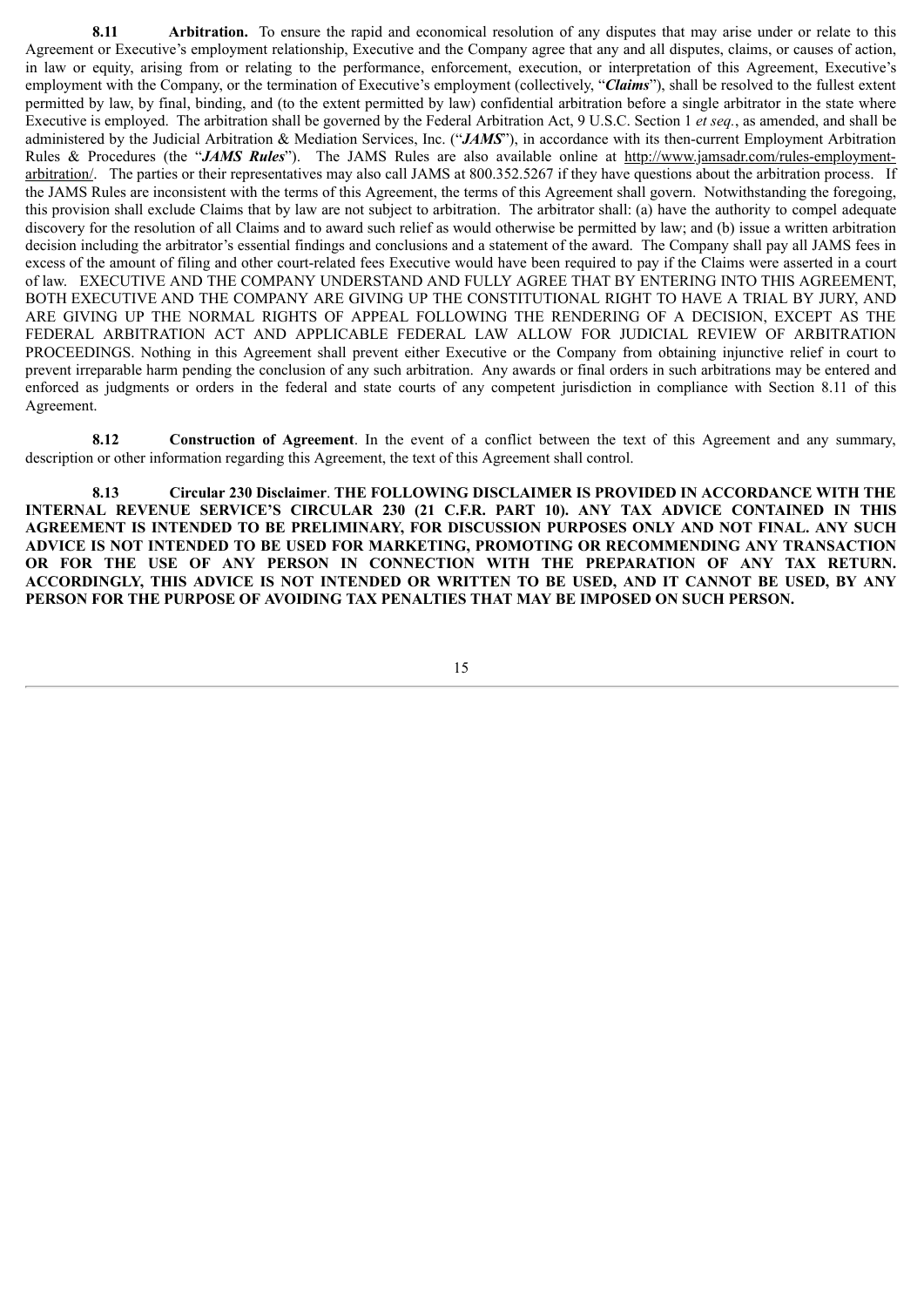#### **IN WITNESS WHEREOF**, the parties have executed this Agreement on the Start Date written above.

#### **SYNDAX PHARMACEUTICALS, INC. EXECUTIVE**

#### By:  $\sqrt{s}$  Luke J. Albrecht By:  $\sqrt{s}$  Keith A. Goldan

Name: Luke J. Albrecht Name: Keith A. Goldan Title: General Counsel and Secretary

Exhibit A: Release (Individual Termination – Age 40 or Older)

Exhibit B: Release (Individual and Group Termination – Under Age 40)

Exhibit C: Release (Group Termination – Age 40 or Older)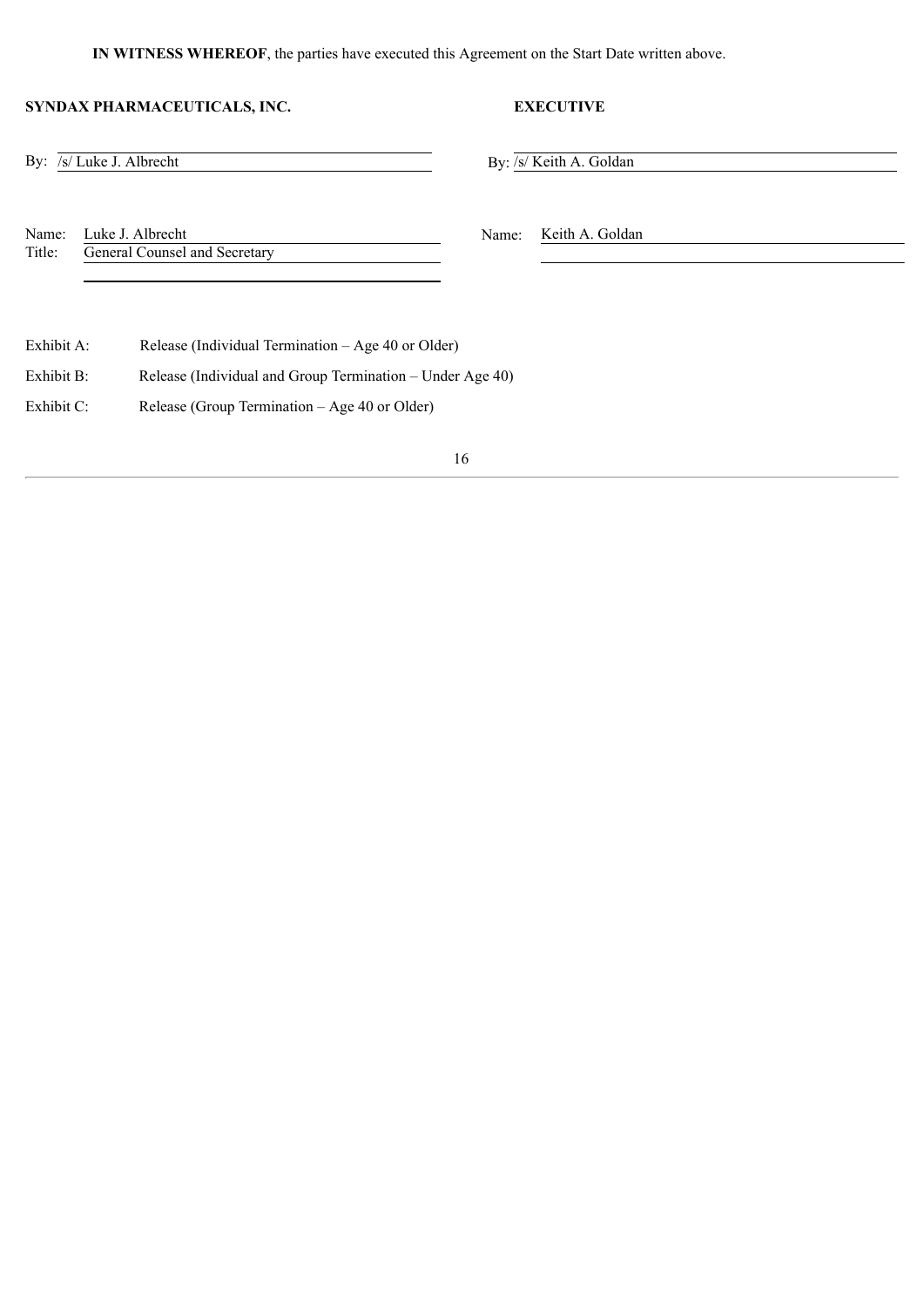#### **EXHIBIT A**

#### **RELEASE**

#### **(INDIVIDUAL TERMINATION – AGE 40 OR OLDER)**

Certain capitalized terms used in this Release are defined in the Executive Employment Agreement (the "*Agreement*") which I have executed and of which this Release is a part.

I hereby confirm my obligations under the Confidentiality Agreement (or other comparable agreement that I have signed, if any).

Except as otherwise set forth in this Release, I hereby release, acquit and forever discharge the Company, its parents and subsidiaries, and their officers, directors, agents, servants, employees, shareholders, successors, assigns and affiliates, of and from any and all claims, liabilities, demands, causes of action, costs, expenses, attorneys' fees, damages, indemnities and obligations of every kind and nature, in law, equity or otherwise, known and unknown, suspected and unsuspected, disclosed and undisclosed (other than any claim for indemnification I may have as a result of any third party action against me based on my employment with the Company), arising out of or in any way related to agreements, events, acts or conduct at any time prior to the date I execute this Release, including, but not limited to: all such claims and demands directly or indirectly arising out of or in any way connected with my employment with the Company or the termination of that employment, including, but not limited to, claims of intentional and negligent infliction of emotional distress, any and all tort claims for personal injury, claims or demands related to salary, bonuses, commissions, stock, stock options, or any other ownership interests in the Company, vacation pay, fringe benefits, expense reimbursements, severance pay, or any other form of compensation; and claims pursuant to any federal, state or local law or cause of action including, but not limited to, the federal Civil Rights Act of 1964, as amended, the federal Age Discrimination in Employment Act of 1967, as amended ("*ADEA*"), the federal Employee Retirement Income Security Act of 1974, as amended, the federal Americans with Disabilities Act of 1990, the California Fair Employment and Housing Act, as amended, the New York City Human Rights Law, as amended, the Massachusetts Fair Employment Practices Law, as amended, the South Carolina Human Affairs Law, as amended, tort law, contract law, wrongful discharge, discrimination, fraud, defamation, emotional distress, and breach of the implied covenant of good faith and fair dealing; provided, however, that nothing in this paragraph shall be construed in any way to (1) release the Company from its obligation to indemnify me pursuant to the Company's indemnification obligation pursuant to written agreement or applicable law; (2) release any claim by me against the Company relating to the validity or enforceability of this release or the Agreement; (3) prohibit me from exercising any non-waivable right to file a charge with the United **States** Equal Employment Opportunity Commission ("*EEOC*"), the National Labor Relations Board ("*NLRB*"), or any other government agency (provided, however, that I shall not be entitled to recover any monetary damages or to obtain non-monetary relief if the agency were to pursue any claims relating to my employment with the Company).

I acknowledge that I am knowingly and voluntarily waiving and releasing any rights I may have to assert claims for age discrimination under applicable law, including under the ADEA. I also acknowledge that the consideration given under the Agreement for the waiver and release in the preceding paragraph hereof is in addition to anything of value to which I was already entitled. I further acknowledge that I have been advised by this writing, as required by the ADEA, that: (A) my waiver and release do not apply to any rights or claims that may arise on or after the date I execute this Release; (B) I have the right to consult with an attorney prior to executing this Release; (C) I have twenty-one (21) days to consider this Release (although I may choose to voluntarily execute this Release earlier); (D) I have seven (7) days following my execution of this Release to revoke the Release by providing a written notice of revocation to the

A-1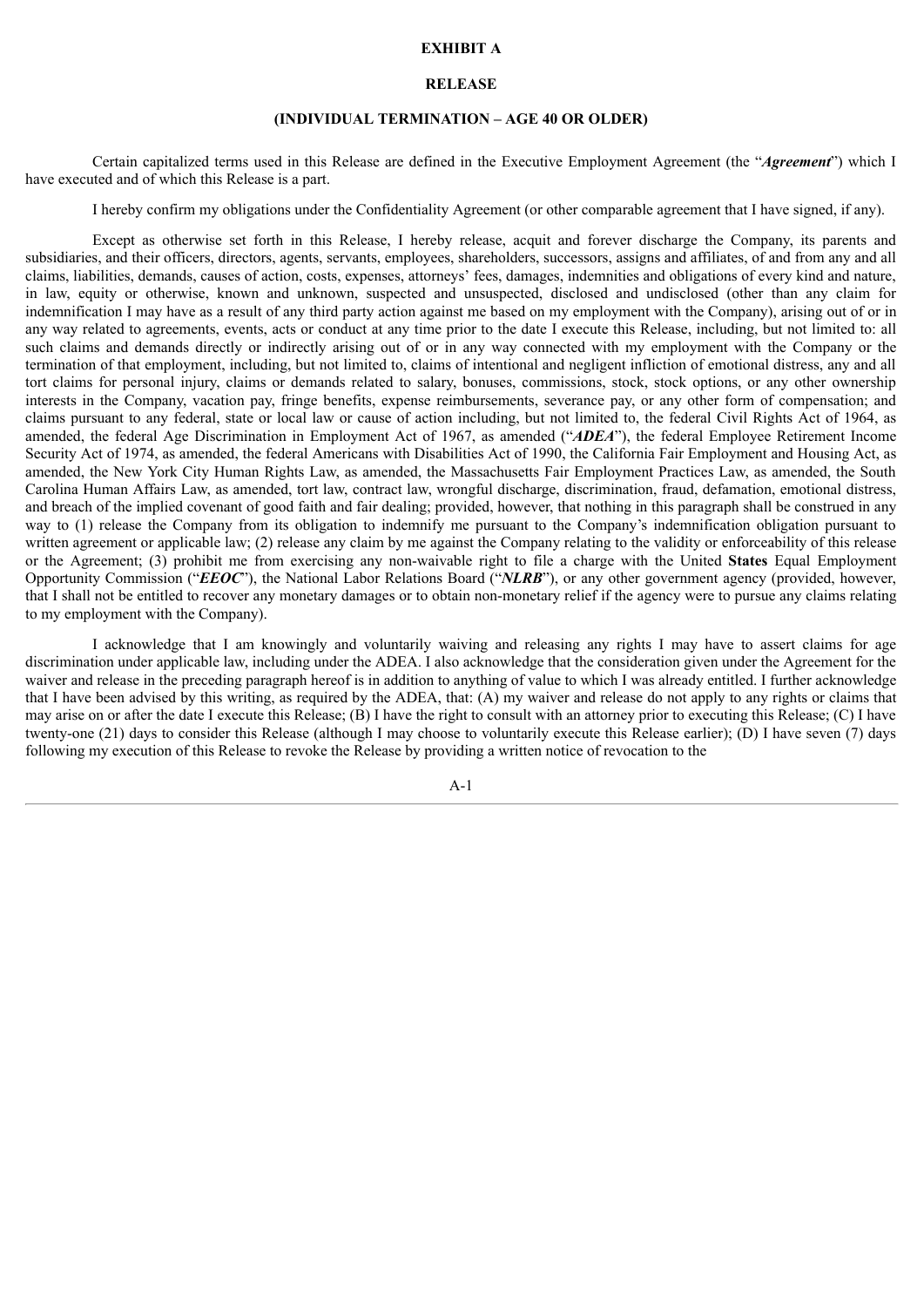Company's Chief Executive Officer; and (E) this Release shall not be effective until the date upon which the revocation period has expired, which shall be the eighth (8th) day after I execute this Release (provided that I do not revoke it).

I hereby represent that I have been paid all compensation owed and for all hours worked, I have received all the leave and leave benefits and protections for which I am eligible, pursuant to the federal Family and Medical Leave Act, any Company policy or applicable law, and I have not suffered any on-the-job injury or illness for which I have not already filed a workers' compensation claim.

I agree that I will not make any disparaging statements regarding the Company or its officers, directors, shareholders, members, agents or products jointly or severally. The foregoing shall not be violated by truthful statements in response to legal process, required governmental testimony or filings, or administrative or arbitral proceedings (including, without limitation, depositions in connection with such proceedings).

#### **EXECUTIVE:**

Signature

Printed Name

Date:

A-2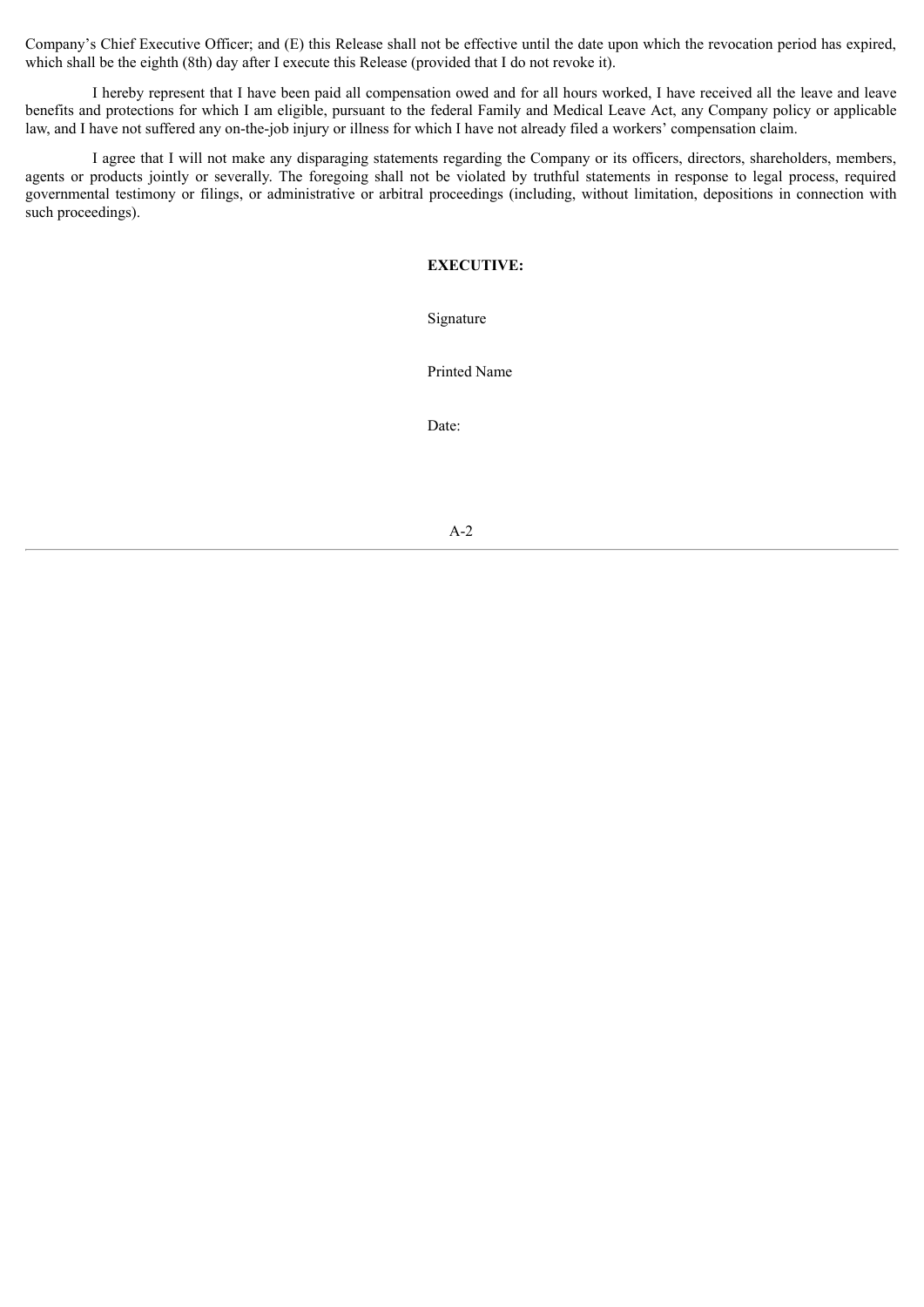#### **EXHIBIT B**

#### **RELEASE**

#### **(INDIVIDUAL AND GROUP TERMINATION – UNDER AGE 40)**

Certain capitalized terms used in this Release are defined in the Executive Employment Agreement (the "*Agreement*") which I have executed and of which this Release is a part.

I hereby confirm my obligations under the Confidentiality Agreement (or other comparable agreement that I have signed, if any).

Except as otherwise set forth in this Release, I hereby release, acquit and forever discharge the Company, its parents and subsidiaries, and their officers, directors, agents, servants, employees, shareholders, successors, assigns and affiliates, of and from any and all claims, liabilities, demands, causes of action, costs, expenses, attorneys' fees, damages, indemnities and obligations of every kind and nature, in law, equity or otherwise, known and unknown, suspected and unsuspected, disclosed and undisclosed (other than any claim for indemnification I may have as a result of any third party action against me based on my employment with the Company), arising out of or in any way related to agreements, events, acts or conduct at any time prior to the date I execute this Release, including, but not limited to: all such claims and demands directly or indirectly arising out of or in any way connected with my employment with the Company or the termination of that employment, including, but not limited to, claims of intentional and negligent infliction of emotional distress, any and all tort claims for personal injury, claims or demands related to salary, bonuses, commissions, stock, stock options, or any other ownership interests in the Company, vacation pay, fringe benefits, expense reimbursements, severance pay, or any other form of compensation; and claims pursuant to any federal, state or local law or cause of action including, but not limited to, the federal Civil Rights Act of 1964, as amended, the federal Employee Retirement Income Security Act of 1974, as amended, the federal Americans with Disabilities Act of 1990, the California Fair Employment and Housing Act, as amended, the New York City Human Rights Law, as amended, the Massachusetts Fair Employment Practices Law, as amended, the South Carolina Human Affairs Law, as amended, tort law, contract law, wrongful discharge, discrimination, fraud, defamation, emotional distress, and breach of the implied covenant of good faith and fair dealing; provided, however, that nothing in this paragraph shall be construed in any way to (1) release the Company from its obligation to indemnify me pursuant to the Company's indemnification obligation pursuant to written agreement or applicable law; (2) release any claim by me against the Company relating to the validity or enforceability of this release or the Agreement; (3) prohibit me from exercising any non-waivable right to file a charge with the United States Equal Employment Opportunity Commission ("*EEOC*"), the National Labor Relations Board ("*NLRB*"), or any other government agency (provided, however, that I shall not be entitled to recover any monetary damages or to obtain non-monetary relief if the agency were to pursue any claims relating to my employment with the Company).

I acknowledge that the consideration given under the Agreement for the waiver and release in the preceding paragraph hereof is in addition to anything of value to which I was already entitled. I further acknowledge that I have been advised by this writing that: (A) my waiver and release do not apply to any rights or claims that may arise on or after the date I execute this Release; (B) I have the right to consult with an attorney prior to executing this Release; and (C) I have twenty-one (21) days to consider this Release (although I may choose to voluntarily execute this Release earlier).

I hereby represent that I have been paid all compensation owed and for all hours worked, I have received all the leave and leave benefits and protections for which I am eligible, pursuant to the federal Family and Medical Leave Act, any Company policy or applicable law, and I have not suffered any on-the-job injury or illness for which I have not already filed a workers' compensation claim.

B-1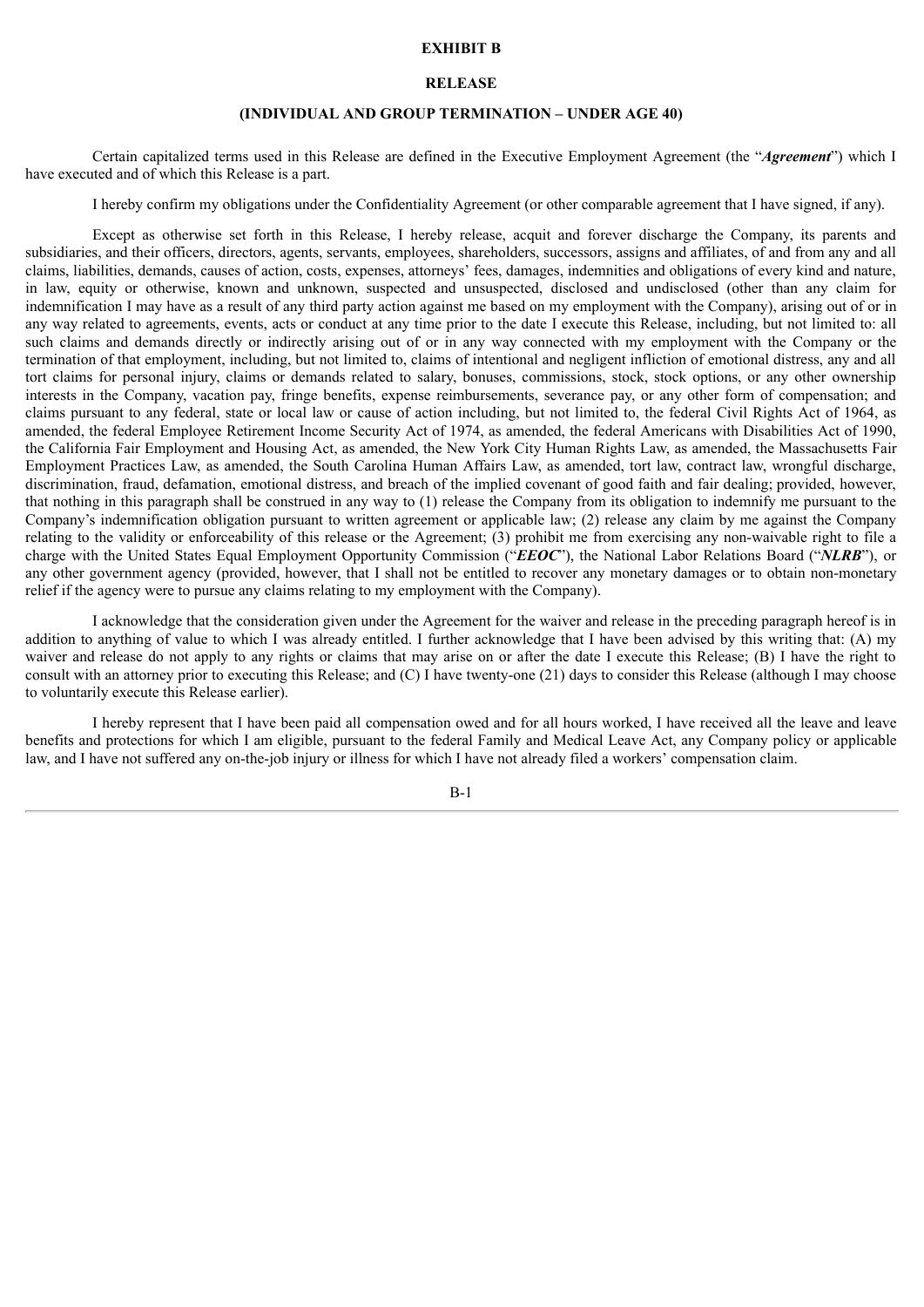I agree that I will not make any disparaging statements regarding the Company or its officers, directors, shareholders, members, agents or products jointly or severally. The foregoing shall not be violated by truthful statements in response to legal process, required governmental testimony or filings, or administrative or arbitral proceedings (including, without limitation, depositions in connection with such proceedings).

#### **EXECUTIVE:**

Signature

Printed Name

Date:

B-2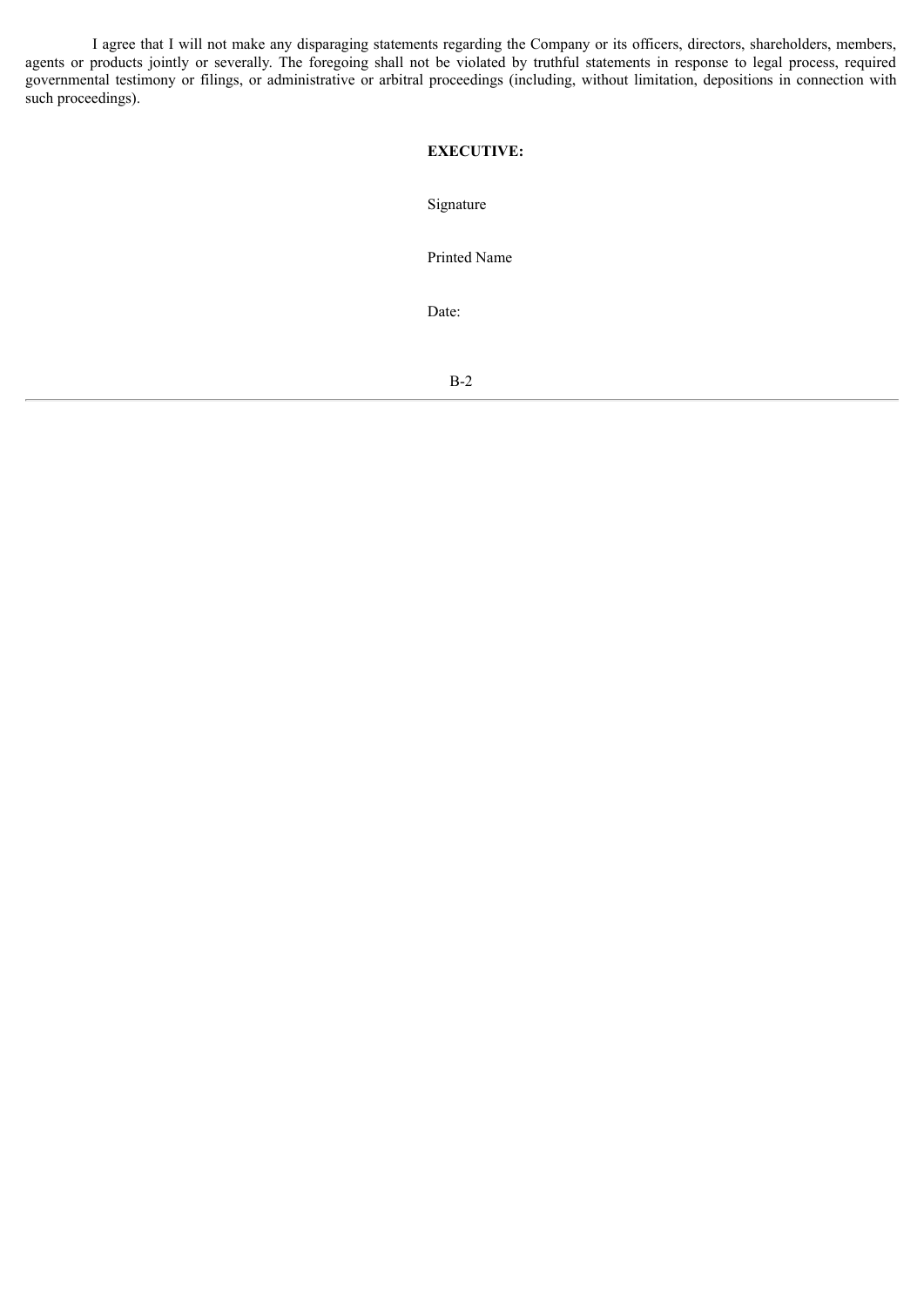#### **EXHIBIT C**

#### **RELEASE**

#### **(GROUP TERMINATION – AGE 40 OR OLDER)**

Certain capitalized terms used in this Release are defined in the Executive Employment Agreement (the "*Agreement*") which I have executed and of which this Release is a part.

I hereby confirm my obligations under the Confidentiality Agreement (or other comparable agreement that I have signed, if any).

Except as otherwise set forth in this Release, I hereby release, acquit and forever discharge the Company, its parents and subsidiaries, and their officers, directors, agents, servants, employees, shareholders, successors, assigns and affiliates, of and from any and all claims, liabilities, demands, causes of action, costs, expenses, attorneys' fees, damages, indemnities and obligations of every kind and nature, in law, equity or otherwise, known and unknown, suspected and unsuspected, disclosed and undisclosed (other than any claim for indemnification I may have as a result of any third party action against me based on my employment with the Company), arising out of or in any way related to agreements, events, acts or conduct at any time prior to the date I execute this Release, including, but not limited to: all such claims and demands directly or indirectly arising out of or in any way connected with my employment with the Company or the termination of that employment, including, but not limited to, claims of intentional and negligent infliction of emotional distress, any and all tort claims for personal injury, claims or demands related to salary, bonuses, commissions, stock, stock options, or any other ownership interests in the Company, vacation pay, fringe benefits, expense reimbursements, severance pay, or any other form of compensation; and claims pursuant to any federal, state or local law or cause of action including, but not limited to, the federal Civil Rights Act of 1964, as amended, the federal Age Discrimination in Employment Act of 1967, as amended ("*ADEA*"), the federal Employee Retirement Income Security Act of 1974, as amended, the federal Americans with Disabilities Act of 1990, the California Fair Employment and Housing Act, as amended, the New York City Human Rights Law, as amended, the Massachusetts Fair Employment Practices Law, as amended, the South Carolina Human Affairs Law, as amended, tort law, contract law, wrongful discharge, discrimination, fraud, defamation, emotional distress, and breach of the implied covenant of good faith and fair dealing; provided, however, that nothing in this paragraph shall be construed in any way to (1) release the Company from its obligation to indemnify me pursuant to the Company's indemnification obligation pursuant to written agreement or applicable law; (2) release any claim by me against the Company relating to the validity or enforceability of this release or the Agreement; (3) prohibit me from exercising any non-waivable right to file a charge with the United States Equal Employment Opportunity Commission ("*EEOC*"), the National Labor Relations Board ("*NLRB*"), or any other government agency (provided, however, that I shall not be entitled to recover any monetary damages or to obtain non-monetary relief if the agency were to pursue any claims relating to my employment with the Company).

I acknowledge that I am knowingly and voluntarily waiving and releasing any rights I may have to assert claims for age discrimination under applicable law, including under the ADEA. I also acknowledge that the consideration given under the Agreement for the waiver and release in the preceding paragraph hereof is in addition to anything of value to which I was already entitled. I further acknowledge that I have been advised by this writing, as required by the ADEA, that: (A) my waiver and release do not apply to any rights or claims that may arise on or after the date I execute this Release; (B) I have the right to consult with an attorney prior to executing this Release; (C) I have forty-five (45) days to consider this Release (although I may choose to voluntarily execute this Release earlier); (D) I have seven (7) days following my execution of this Release to revoke the Release by providing a written notice of revocation to the Company's Chief

 $C-1$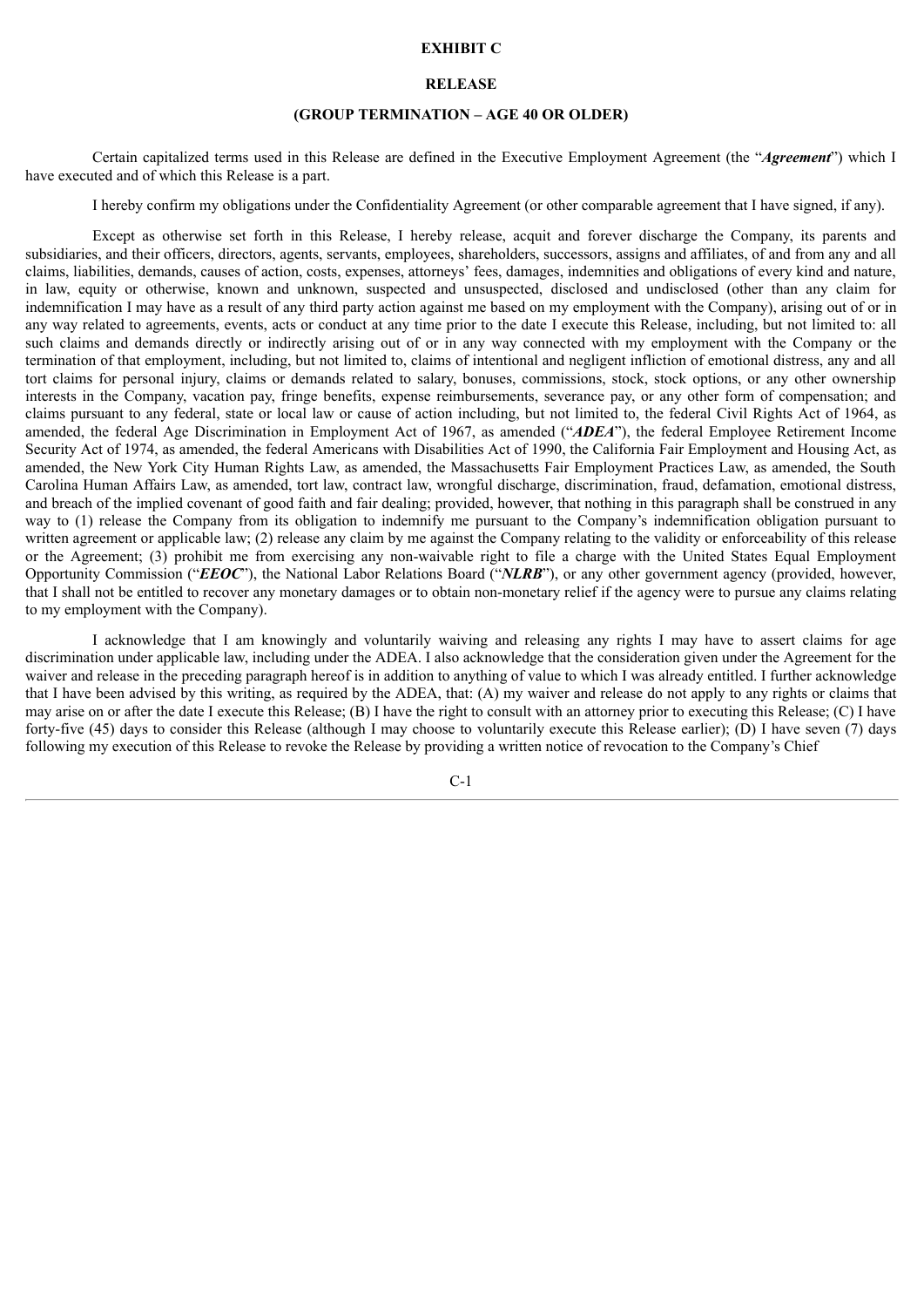Executive Officer; (E) this Release shall not be effective until the date upon which the revocation period has expired, which shall be the eighth day (8th) after I execute this Release; and (F) I have received with this Release the required written disclosure for a "group termination" under the ADEA, including a detailed list of the job titles and ages of all employees who were terminated in this group termination and the ages of all employees of the Company in the same job classification or organizational unit who were not terminated.

I hereby represent that I have been paid all compensation owed and for all hours worked, I have received all the leave and leave benefits and protections for which I am eligible, pursuant to the federal Family and Medical Leave Act, any Company policy or applicable law, and I have not suffered any on-the-job injury or illness for which I have not already filed a workers' compensation claim.

I agree that I will not engage in any conduct that is injurious to the reputation of the Company or its parents, subsidiaries and affiliates, including but not limited to disparagement of the Company, its officers, Board members, employees and shareholders. The foregoing shall not be violated by a statement made in a deposition, trial or administrative proceeding in response to legal process; by any statement made to a government agency; or whenever I make any statement to a court, administrative tribunal or government agency as required by law.

#### **EXECUTIVE:**

Signature

Printed Name

Date:

C-2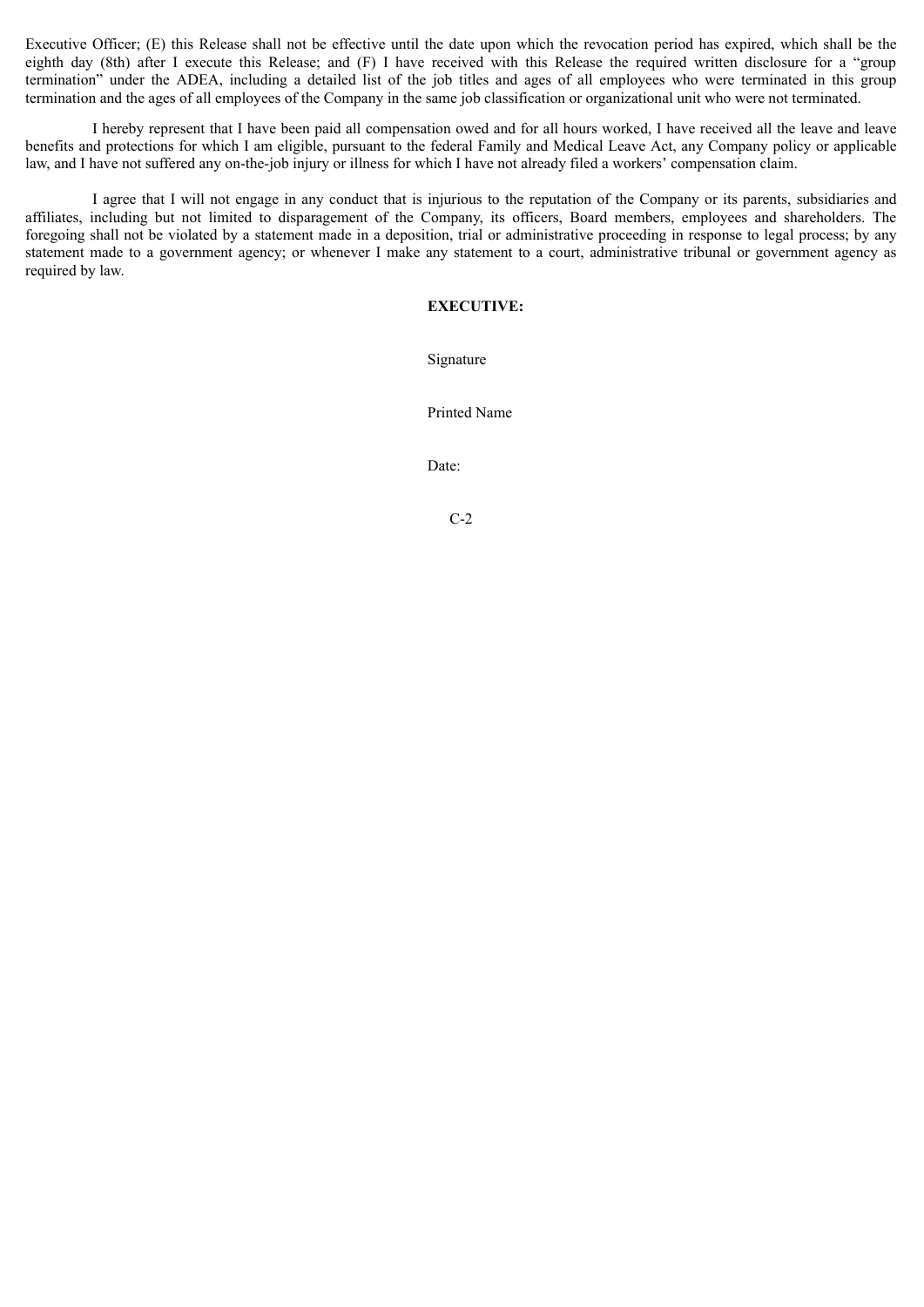<span id="page-25-0"></span>

#### **Syndax Pharmaceuticals Announces Appointment of Keith A. Goldan as Chief Financial Officer**

WALTHAM, Mass., June 13, 2022 (PRNEWSWIRE) – Syndax Pharmaceuticals, Inc. ("Syndax," the "Company" or "we") (Nasdaq: SNDX), a clinical-stage biopharmaceutical company developing an innovative pipeline of cancer therapies, today announced the appointment of Keith A. Goldan to the role of Chief Financial Officer, effective immediately. Mr. Goldan, who brings to Syndax nearly thirty years of leadership and operational experience at several pharmaceutical, biotechnology, and medical technology companies, most recently served as Chief Financial Officer at Optinose®, where he helped build the infrastructure to support the launch of XHANCE® (fluticasone propionate) in the United States. As Chief Financial Officer at Syndax, Mr. Goldan will oversee corporate finance and accounting, financial strategy, and investor relations.

"It is a pleasure to welcome Keith to the Syndax team at this exciting time for the Company," said Michael A. Metzger, Chief Executive Officer. "Keith's experience as an accomplished CFO with deep financial and operational expertise along with a solid track record of building and financing successful biopharmaceutical companies will be invaluable as we scale to a fullyintegrated commercial stage company."

"I look forward to joining the highly motivated team at Syndax and contributing to future progress," said Mr. Goldan. "Syndax is well positioned to achieve its strategic goals with multiple pivotal readouts next year for revumenib and axatilimab, both of which have significant commercial potential as first- and best-in-class therapies in areas of clear unmet need, and meaningful expansion opportunities into earlier lines of therapy and additional indications."

Mr. Goldan has served as Chief Financial Officer of numerous private and public biopharmaceutical companies from early stage through commercial stage, including Optinose, Fibrocell, NuPathe, PuriCore plc, and Biosyn. During his career, he led the successful execution of multiple initial public offerings and follow-on equity, rights, private placement, and debt offerings, as well as several merger and acquisition transactions. Mr. Goldan received a B.S. in Finance from the Robert H. Smith School of Business at the University of Maryland and an M.B.A. from the Wharton School at the University of Pennsylvania.

Syndax also announced today the appointment of Sharon Klahre to the newly created position of Vice President, Investor Relations and Communications that will report to Mr. Goldan.

#### **About Syndax Pharmaceuticals, Inc.**

Syndax Pharmaceuticals is a clinical stage biopharmaceutical company developing an innovative pipeline of cancer therapies. Highlights of the Company's pipeline include revumenib (SNDX-5613), a highly selective inhibitor of the Menin–MLL binding interaction, and axatilimab, a monoclonal antibody that blocks the colony stimulating factor 1 (CSF-1) receptor, both currently in